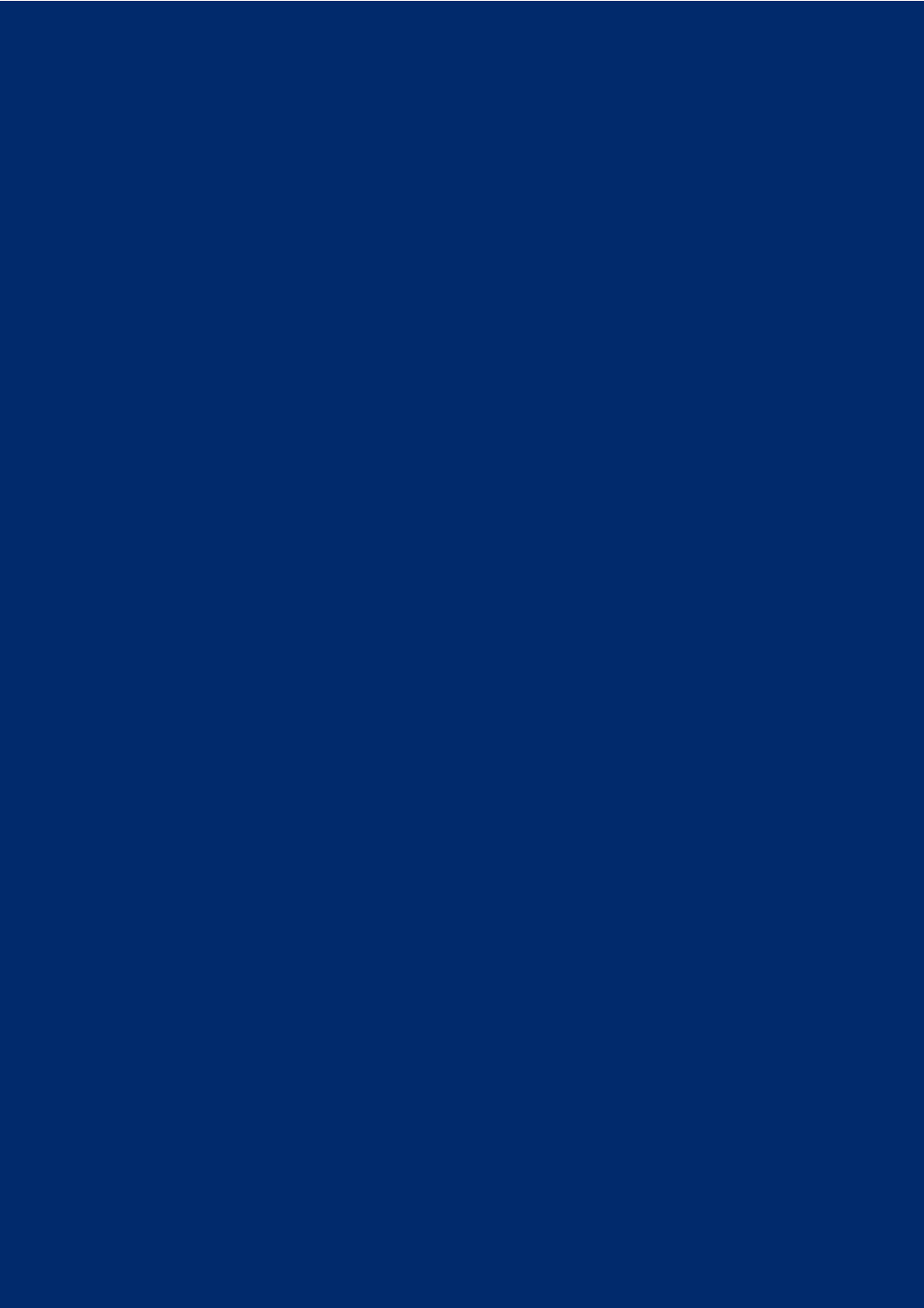## **Contents**

| <b>Foreword</b>                                                       | $\overline{2}$ |
|-----------------------------------------------------------------------|----------------|
| <b>Introduction - the Fitness to Practise</b><br>process, an overview | 3              |
| About the Health Professions Council                                  | 3              |
| What is 'fitness to practise'?                                        | 3              |
| Who can complain?                                                     | 3              |
| The process                                                           | 4              |
| What happens when a complaint is received?                            | $\overline{4}$ |
| Partners and panel chairmen                                           | 4              |
| <b>Allegations</b>                                                    | 5              |
| About Article 22(6)                                                   | 6              |
| Allegations by profession                                             | 6              |
| Types of complaint received                                           | $\overline{7}$ |
| Allegations by route to registration                                  | 8              |
| Allegations by type of impairment                                     | 8              |
| <b>The Investigating Committee</b>                                    | 9              |
| Decisions by panels                                                   | 9              |
| Speed of process                                                      | 10             |
| <b>Incorrect entries</b>                                              | 12             |
| <b>Interim orders</b>                                                 | 13             |
| <b>Public hearings</b>                                                | 14             |
| What powers does a panel have?                                        | 14             |
| Types of order imposed                                                | 14             |
| Time taken from allegation to hearing                                 | 14             |
| Days of hearing                                                       | 14             |
| Costs                                                                 | 14             |
| Action taken at final hearings                                        | 15             |
| Media coverage                                                        | 16             |
| The Health Committee                                                  | 17             |
| The Conduct and Competence Committee                                  | 17             |
| Convictions/cautions                                                  | 17             |
| <b>Misconduct</b>                                                     | 18             |
| Lack of competence                                                    | 18             |
| Standards of conduct, performance<br>and ethics                       | 18             |
| <b>Sanctions imposed</b>                                              | 18             |
| Rate of representation                                                | 18             |
| Well founded?                                                         | 19             |
| Review hearings                                                       | 19             |

#### **Newly regulated professions – operating department practitioners and the transfer of cases** 21 **Other issues 21** Changes to the rules: 2005-2006 21 Policy developments 21 Protection of title 21 High Court cases and the role of the Council for Healthcare Regulatory Excellence (CHRE) 22 **Conclusion from the Director of Fitness to Practise 23 How to make a complaint 23**

### **List of tables**

| Table 1.1   | Total number of allegations                                       | 5              |
|-------------|-------------------------------------------------------------------|----------------|
| Table 1.2   | Total number of allegations                                       | 5              |
| Table 1.3   | Allegations by type of complainant                                | 5              |
| Table 1.4   | Number of allegations by profession                               | 6              |
| Table 1.5   | Complaints by profession                                          | $\overline{7}$ |
| Table 1.6   | Allegations by route to registration                              | 8              |
| Table 1.7   | Allegations by location                                           | 8              |
| Table 1.8   | Allegations by impairment                                         | 8              |
| Table 2.1   | Cases to answer by profession                                     | 9              |
| Table 2.2   | Cases to answer by complainant                                    | 10             |
| Table $2.3$ | Cases to answer and representation                                | 10             |
| Table 2.4   | Length of time between receipt and<br>initial investigating panel | 11             |
| Table 2.5   | Length of time/percentage of cases                                | 11             |
| Table 3.1   | List of incorrect entries                                         | 12             |
| Table 4.1   | Number of interim orders                                          | 13             |
| Table 5.1   | Types of public hearing                                           | 14             |
| Table 5.2   | Summary of hearings: 2005-2006                                    | 15             |
| Table 5.3   | Conduct and competence hearings                                   | 17             |
| Table 5.4   | Sanctions imposed by profession                                   | 18             |
| Table 5.5   | Sanctions and representation                                      | 19             |
| Table 6.1   | List of review hearings                                           | 20             |
| Table 7.1   | Protection of title complaints                                    | 22             |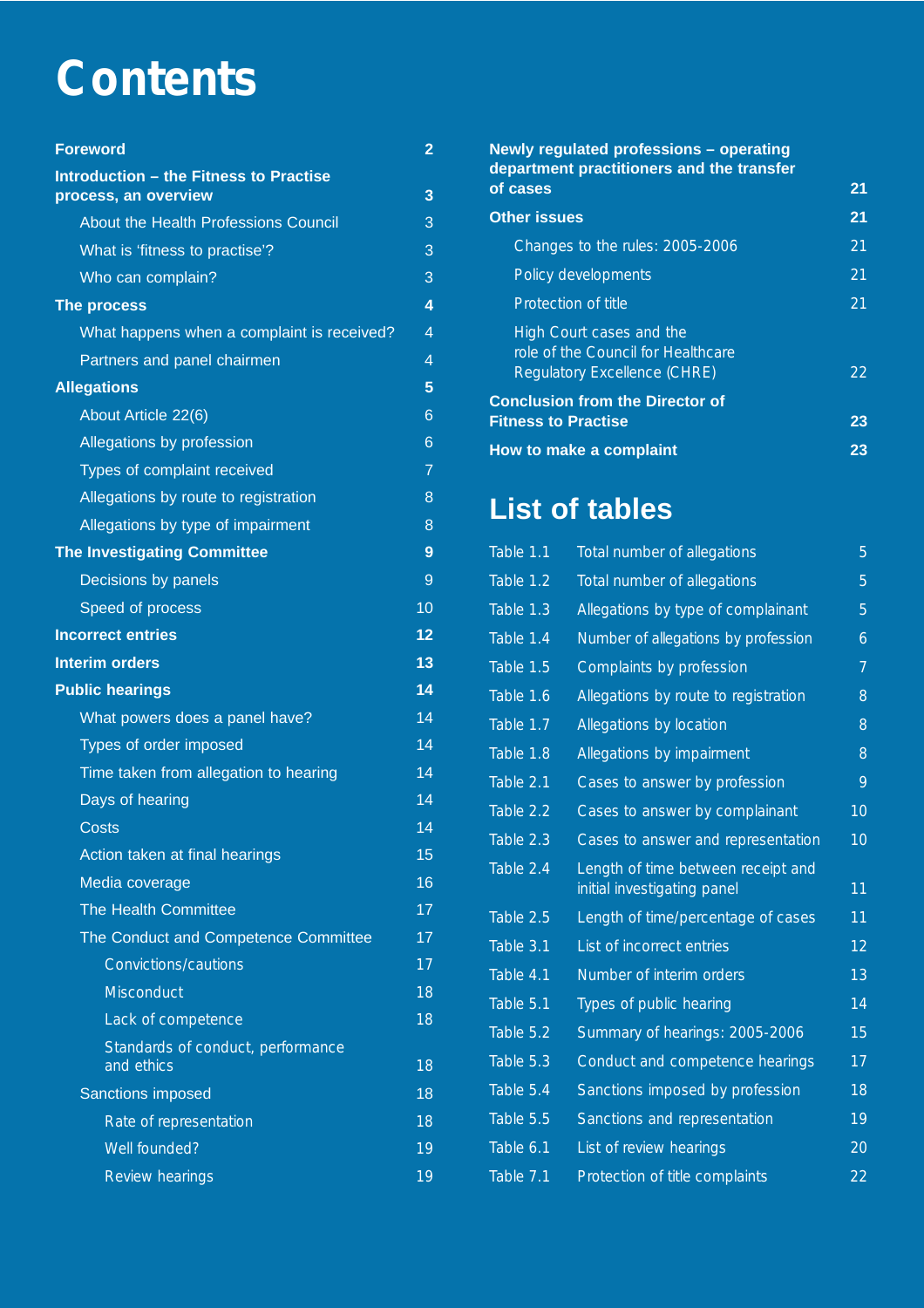### Foreword

Welcome to the second Fitness to Practise Annual Report of the Health Professions Council (HPC) covering the period 1 April 2005 to 31 March 2006. This report provides information about the HPC's work in considering allegations about the Fitness to Practise of our registrants.

There has been a substantial increase in the number of allegations made about registrants in 2005-2006. For the first time ever we have received in excess of 300 cases over the one-year period. We are now receiving more complaints from members of the public and we are working hard to ensure that our complaints process is accessible, transparent and fair.

This year the Council's Practise Committees have been looking at ways to improve the accessibility of the Fitness to Practise complaints process and at ways to ensure that Fitness to Practise cases can progress smoothly and efficiently. This has included the approval of information to assist those in making decisions about Fitness to Practise and the approval of 'standard directions' for Fitness to Practise cases. We are continually keeping under review

the number, type, complexity and cost of Fitness to Practise cases. We have also looked at how the fifth report of the Shipman Inquiry will impact on the work of HPC. More information about the work of the Fitness to Practise Committees and their broader policy making role can be found in the main annual report.

This report presents to you the ways in which Practise Committee panels have handled the cases brought before them. It provides information about the number and types of cases that have been considered and the outcome of those cases.

We hope that you find this document interesting and useful in understanding more about the role of the Health Professions Council.

Keith Ross – Chairman of the Conduct and Competence Committee Morag Mackellar – Chairman of the Investigating Committee Tony Hazell – Chairman of the Health Committee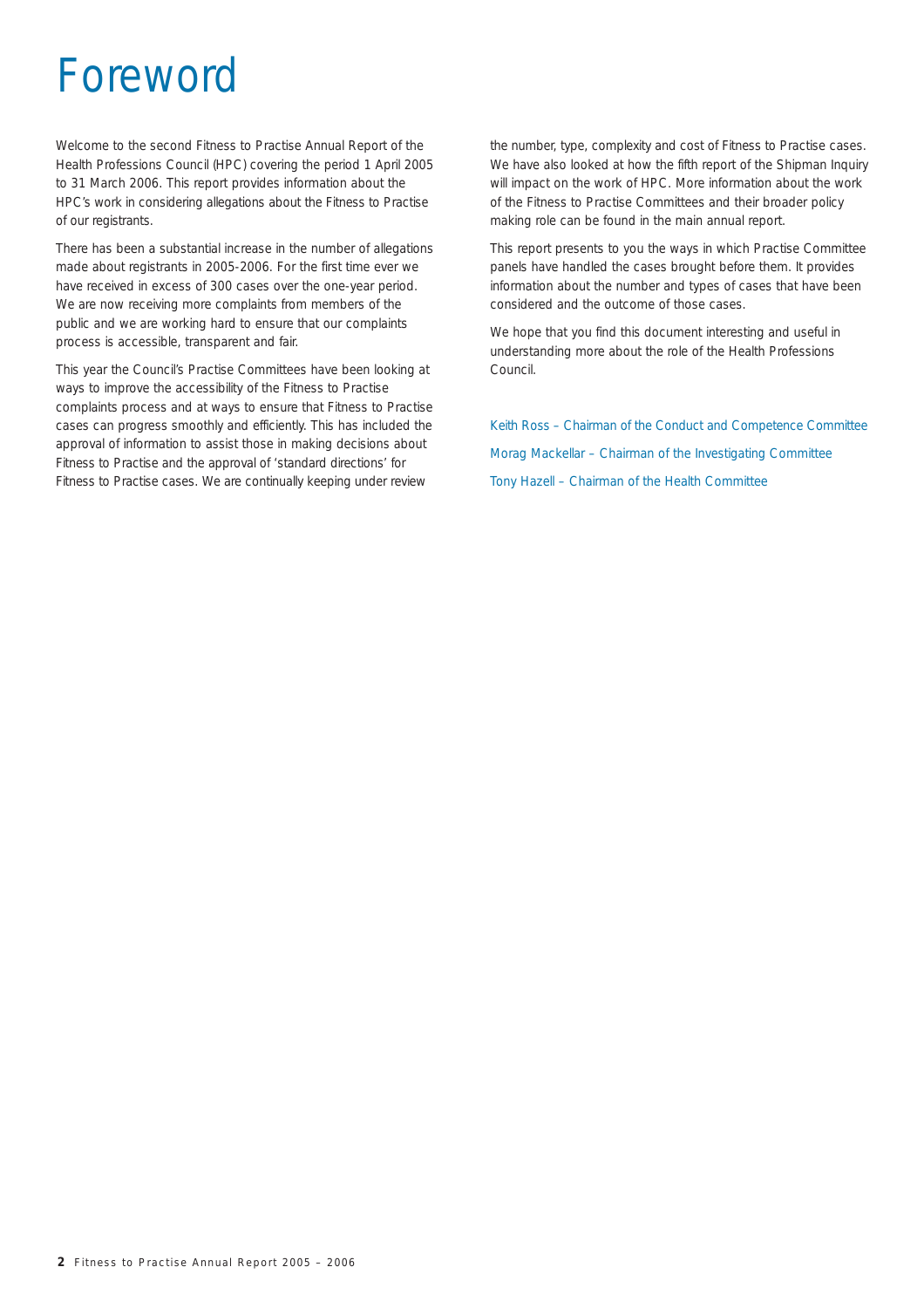## Introduction – the Fitness to Practise process, an overview

#### **About the Health Professions Council**

The role of the Health Professions Council is to protect the health and well-being of people who use the services of the health professionals registered with us. At the moment, we register members of 13 professions. We only register people who meet our standards for their professional skills, behaviour and health.

The professions that we regulate are as follows:

| Profession                         | Abbreviation |
|------------------------------------|--------------|
| Arts therapists                    | AS           |
| <b>Biomedical scientists</b>       | <b>BS</b>    |
| Chiropodists and podiatrists       | <b>CH</b>    |
| Clinical scientists                | CS           |
| <b>Dietitians</b>                  | DT           |
| Occupational therapists            | <b>OT</b>    |
| Operating department practitioners | <b>ODP</b>   |
| Orthoptists                        | <b>OR</b>    |
| Paramedics                         | <b>PA</b>    |
| Physiotherapists                   | PH           |
| Prosthetists and orthotists        | PO           |
| Radiographers                      | <b>RA</b>    |
| Speech and language therapists     | <b>SL</b>    |

For each profession there is one or more protected titles which can only be used by people registered with us. More information about protected titles can be found at the end of this report.

You should always check that a health professional using one of the protected titles above is registered with the HPC. It is a criminal offence to use a protected title if you are not registered<sup>1</sup>. You can check whether a Health Professional is registered by logging on to www.hpCheck.org or calling +44(0)20 7582 0866.

1. If you have applied for registration and your application is still being assessed you can continue to use the title. We will protect the title 'operating department practitioner' from October 2006.

#### **What is 'fitness to practise'?**

Fitness to practise involves more than just competence in a registrant's chosen profession. When we say that a registrant is fit to practise, we mean that they have the health and character, as well as the necessary skills and knowledge, to do their job safely and effectively. We also mean that we trust our registrants to act lawfully.

#### **Who can complain?**

Anyone can make a complaint about a registered health professional. We receive complaints from other registrants, other health professionals, patients and their families, employers and the police. Registrants also have an obligation to provide us with any important information about conduct, competence or health. This means that registrants have to inform us about themselves and other registrants that they work with.

We can only consider complaints about Fitness to Practise. The types of complaints we can consider are about whether a registrant's Fitness to Practise is 'impaired' (affected) by:

- their misconduct
- their lack of competence
- a conviction or caution for a criminal offence (or a finding of guilt by a court martial);
- their physical or mental health; and
- a determination (a decision reached) by another regulator responsible for healthcare.

We can also consider allegations about whether an entry to the Register has been made fraudulently or incorrectly.

We will consider individually each case that is referred to us. There is no time limit in which a complaint has to be made, but it should be made as soon as possible. We can consider complaints when the matter being complained about occurred at a time when the registrant was not registered.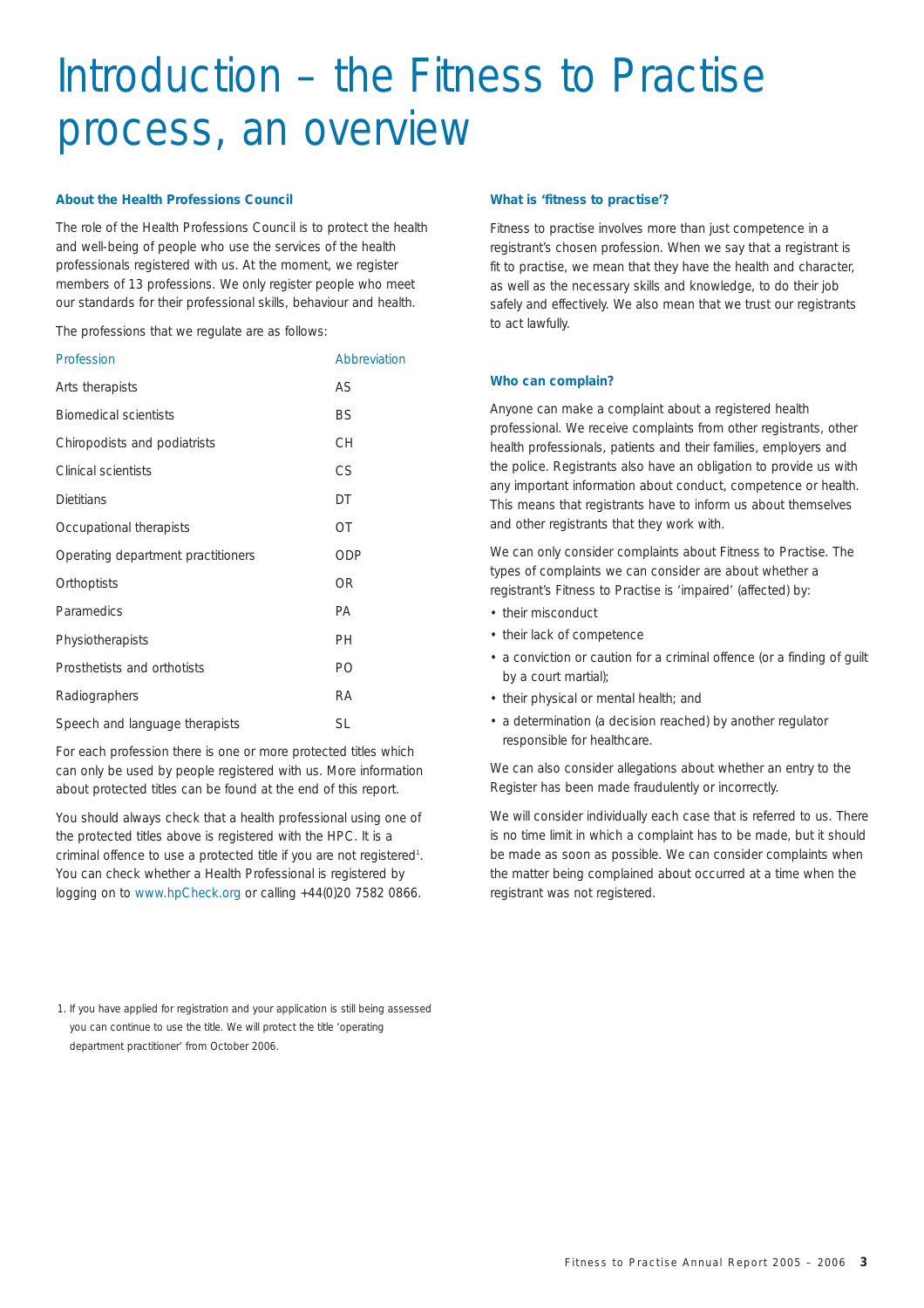## The process

The process diagram below illustrates the procedures that HPC will adopt when a complaint is made about an individual on our Register. If the complaint raises immediate concerns about public protection we can apply for an 'interim order'. Interim orders are explained later in this report.



#### **What happens when a complaint is received?**

When a complaint is received, the matter is allocated to a case manager who is responsible for the case. We then carry out an investigation into the complaint and provide the registrant with an opportunity to respond. We are obliged to provide the registrant with 28 days in which to do this.

The matter is then passed to a panel of our Investigating Committee to determine whether there is a case to answer that the registrant's Fitness to Practise may be impaired. At the 'case to answer' stage the Council considers whether there is a *prima facie* case against the registrant that their fitness to practise is impaired. This panel meets in private and considers on the basis of the available documents whether we need to take any further action. Each panel is made up of at least three people, including a chairman, someone from the relevant profession and a lay

(non-registrant) person. This is important because it ensures appropriate professional input as well as input from members of the public. The panel does not make a decision about whether the complaint is proven, they only decide whether it is probable that HPC will be able to prove its case. If they believe it can, they will refer the complaint to another panel for further consideration.

The case will be referred to:

- a panel of the Conduct and Competence Committee for cases about misconduct, lack of competence and convictions and cautions;
- a panel of the Health Committee for cases where the health of the registrant may be affecting their ability to practise; or
- another panel of the Investigating Committee for cases where an entry to the Register may have been obtained fraudulently or made incorrectly.

One of these panels, again made up of at least three people, will hold a hearing to consider whether the allegation against the health professional is well founded and, if so, whether it is necessary to impose a sanction. These panel hearings take place in public.

#### **Partners and panel chairmen**

HPC has appointed 'partners' to help it carry out its work. Working as agents (not employees) of HPC, partners provide the expertise that HPC needs for its decision making. The Fitness to Practise Department use panel member partners to sit on its panels and legal assessors who are appointed to give advice on law and procedure for the whole of the tribunal.

Since July 2005, HPC has been using specially appointed 'panel chairmen' to chair its Fitness to Practise panels. Previously, Council members undertook this role. However, in December 2004 Council decided that, in order to ensure a separation between those who set Council policy and those who make decisions in relation to individual Fitness to Practise cases, Council members would no longer chair Fitness to Practise panels. This contributes to ensuring that our tribunals are fair, independent and impartial. We have 13 panel chairmen.

Partners are drawn from a wide variety of backgrounds – including clinical practice, education and management. We also use lay partners to sit on our panels. Lay partners are a vital part of professional-led regulation. Each panel has at least one lay member as well as at least one member from the relevant profession. This balance ensures good public input into our Fitness to Practise decisions, combined with the professional expertise of our registrant partners. All panel members undertake a two-day training session on the issues that they will expect to face and are provided with regular updates throughout the course of the year.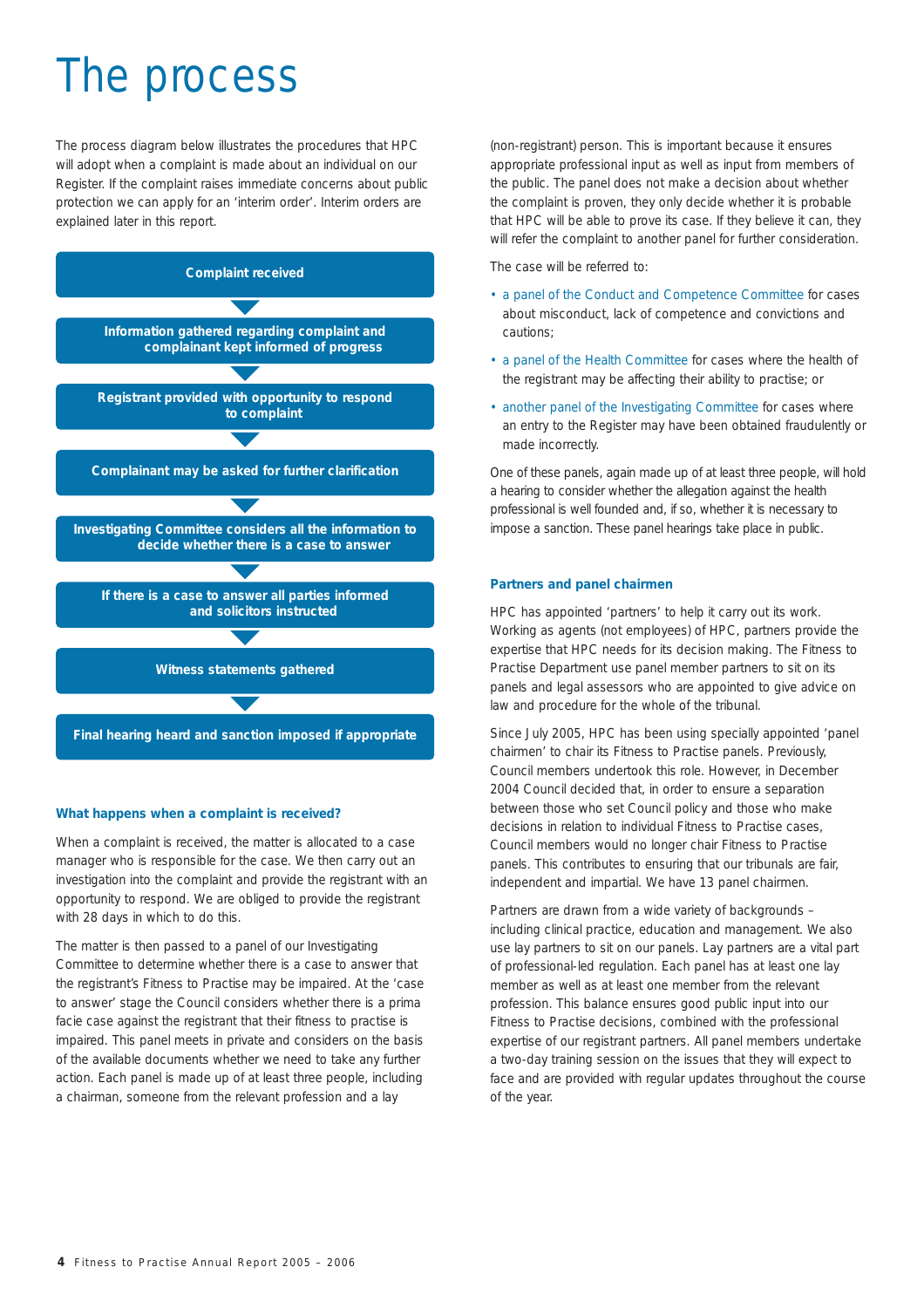# **Allegations**

This section provides an update on the numbers and types of allegations that have been received by the HPC. We have again seen an increase in the number of allegations received about health professionals.

#### **Table 1.1 Total number of allegations**

| Year                  | Number of allegations received |
|-----------------------|--------------------------------|
| April 2002-March 2003 | 70                             |
| April 2003-March 2004 | 134                            |
| April 2004-March 2005 | 172                            |
| April 2005-March 2006 | 316                            |

**Table 1.2 Total number of allegations**



The tables above show that the number of allegations received by HPC has more than doubled since our first year of operating under our new rules and procedures. This figure has in fact quadrupled since the last year of operating under the rules of our predecessor, the Council for Professions Supplementary to Medicine (CPSM).

Since 2004, we have seen an increasing awareness of the role of the HPC. We have undertaken an extensive advertising campaign which has included: distributing posters on the London Underground and on the backs of buses around the UK; placing advertisements in a variety of magazines; and broadcasting radio commercials. We have also seen an increasing number of media reports about the role of the HPC and have written to employers of registrants explaining the role of the

organisation. In addition we have taken steps to ensure that our complaints process is more accessible and transparent; we have published brochures and we hope to start taking complaints over the telephone in 2007.

The table below shows allegations made against registrants in 2005-2006, broken down by type of complainant.

**Table 1.3 Allegations by type of complainant**

| Type of<br>complainant  | Number of<br>allegations | Percentage of<br>complainants |
|-------------------------|--------------------------|-------------------------------|
| <b>Public</b>           | 68                       | 21.6                          |
| Employer                | 123                      | 38.7                          |
| Police                  | 24                       | 7.6                           |
| Article 22(6)           | 58                       | 18.4                          |
| Other                   | 28                       | 8.9                           |
| registrant/professional |                          |                               |
| Professional body       | $\Omega$                 | $\Omega$                      |
| Other (co-worker)       | 15                       | 4.8                           |
| Total                   | 316                      | 100                           |

Employers still make the highest number of complaints about registrants, although in 2004-2005 the percentage of total complaints made by employers was 41.86% - so there has been a slight reduction in the percentage of complaints made by this group. However, we have seen in 2005-2006 an increase in complaints made by members of the public and by Article 22(6). (Article 22(6) is explained in further detail in the section below.) One in five complaints received by the HPC is made by a member of the public. The percentage of complaints made by members of the public in 2004-2005 was 16.86%, so we have seen a 5% growth in the number of complaints received from this group. We envisage that as HPC becomes more widely known this will increase in 2006-2007. Developments in 2005-2006 which may have contributed to this include:

- increasing number of registrants;
- increasing awareness of HPC;
- increasing accessibility of HPC processes (two brochures were published in April 2005 explaining the processes operated by HPC).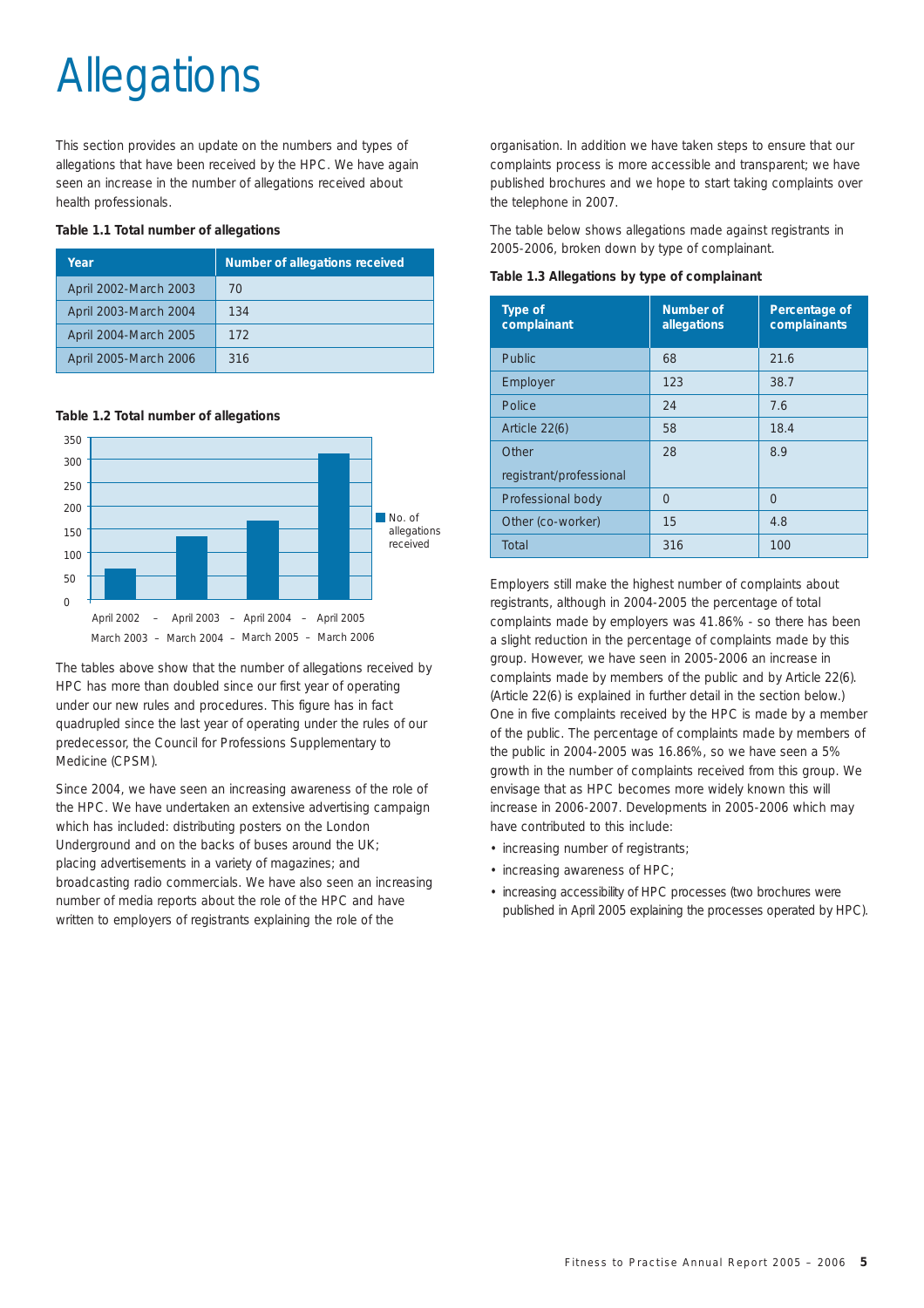#### **About Article 22(6)**

The table also indicates an increase in the number of allegations made using the Council's Article 22(6) powers. In 2004-2005 the percentage of allegations made using this power was 11.63%.

When HPC becomes aware of a concern about a registrant's Fitness to Practise (this may be, for instance through an anonymous allegation or a newspaper report) the Council may make an investigation into the Fitness to Practise of the person concerned. This provision is set out in Article 22(6) of the Health Professions Order 2001. We have used this power extensively in 2005-2006. This power has been used when anonymous complaints have been received and the issue is of such a nature that investigation is required, and when we have seen media reports about the activities of registrants and have not received an allegation in the usual way. We have also used this power when it appears that an entry in the Register relating to a registrant may have been incorrectly made. This shows that we will actively use our powers to protect the public. We believe that the power for HPC, in effect, to make an allegation against a registrant is a vital part of how we can protect the public. Using this power has meant we have taken action where previously no action would have been possible.

The highest percentage of allegations relative to numbers on the Register relates to the prosthetists and orthotists. However this is the smallest profession regulated by the HPC.

The highest number of allegations was made about physiotherapists in 2005-2006. As the largest profession this figure is to be anticipated, however the percentage of cases relating to physiotherapists has increased by 6% this year. The other professions that have seen a more than 1% increase in the number of cases are chiropodists/podiatrists and biomedical scientists. In all other professions there has been a percentage reduction in the total number of cases.

Despite the increase in the number of allegations received about health professionals, overall, it still remains the case that a very low number of professionals have a complaint made against them.

#### **Allegations by profession**

The next table shows the number of allegations we have received by profession.

| Profession | <b>Number</b>  | Percentage of total cases | Number of registrants | Total percentage of<br>registrants with allegations |
|------------|----------------|---------------------------|-----------------------|-----------------------------------------------------|
| <b>AS</b>  | $\overline{2}$ | 0.63                      | 2,252                 | 0.09                                                |
| <b>BS</b>  | 21             | 6.65                      | 20,485                | 0.10                                                |
| <b>CH</b>  | 61             | 19.30                     | 12,578                | 0.48                                                |
| CS         | 3              | 0.95                      | 3,830                 | 0.08                                                |
| <b>DT</b>  | $\overline{7}$ | 2.22                      | 6,222                 | 0.11                                                |
| <b>OR</b>  | $\overline{0}$ | $\overline{0}$            | 1,223                 | $\overline{0}$                                      |
| <b>OT</b>  | 38             | 12.03                     | 26,031                | 0.15                                                |
| <b>ODP</b> | 19             | 6.01                      | 8,420                 | 0.21                                                |
| <b>PA</b>  | 43             | 13.61                     | 11,973                | 0.36                                                |
| <b>PH</b>  | 79             | 25.00                     | 40,037                | 0.20                                                |
| PO         | 3              | 1.27                      | 806                   | 0.50                                                |
| <b>RA</b>  | 27             | 8.54                      | 23,388                | 0.12                                                |
| <b>SL</b>  | 12             | 3.80                      | 10,524                | 0.11                                                |
| Total      | 316            | 100                       | 167769                | 0.19                                                |

#### **Table 1.4 Number of allegations by profession**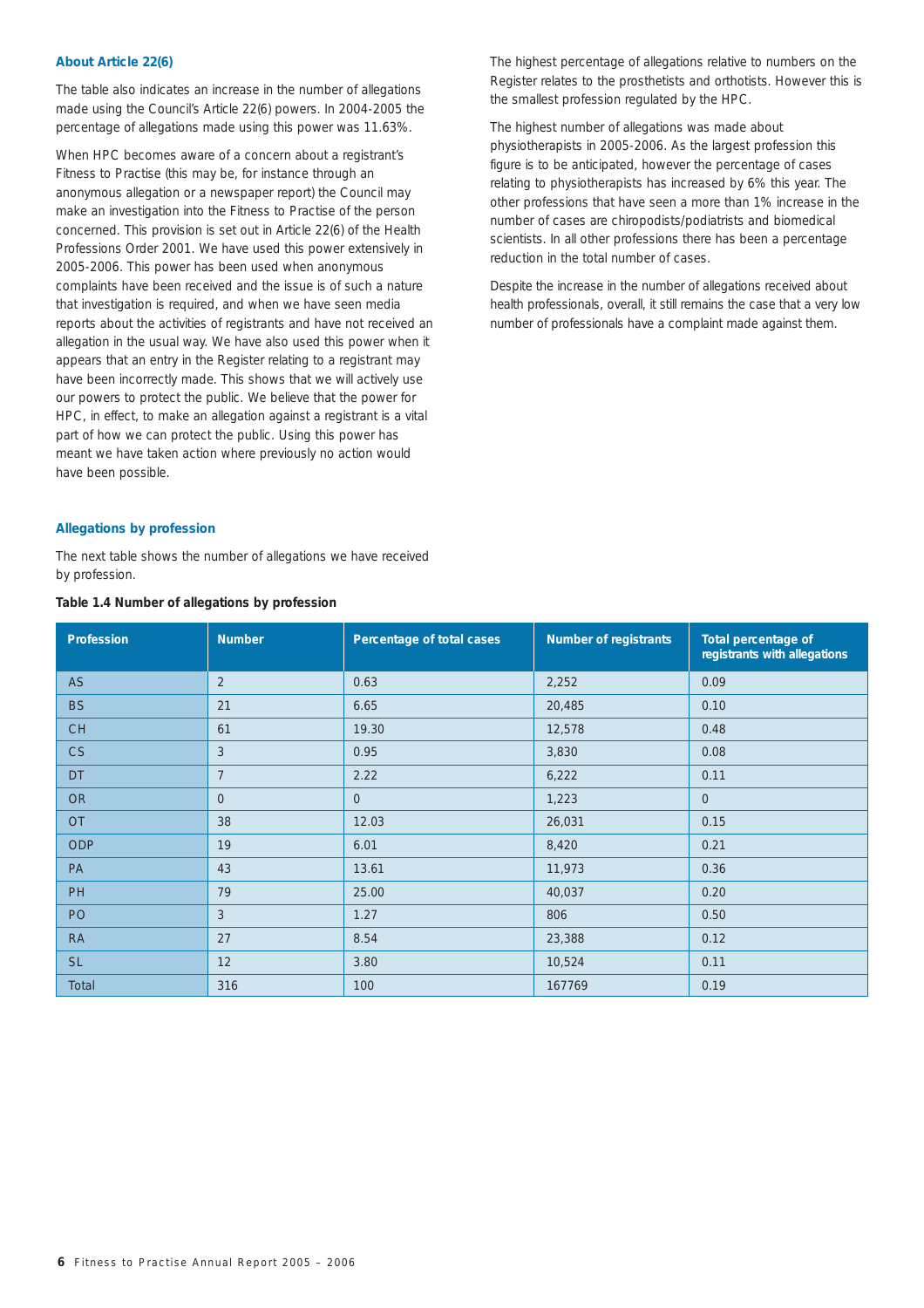#### **Types of complaint received**

We have received a wide variety of complaints about registrants in 2005-2006. The types of complaint received by profession are also widely diverging.

The next table shows who makes complaints about particular professions.

**Table 1.5 Complaints by profession**

| Profession | Employer       | Police         | Public         | Article 22(6)  | Professional   | <b>Other</b>   | Total          |
|------------|----------------|----------------|----------------|----------------|----------------|----------------|----------------|
| AS         | $\overline{0}$ | $\Omega$       |                | $\overline{0}$ | $\mathbf{1}$   | $\overline{0}$ | 2              |
| <b>BS</b>  | 12             | $\mathbf{1}$   | $\overline{0}$ | $\mathfrak{Z}$ | $\overline{4}$ | $\mathbf{1}$   | 21             |
| CH         | 6              | $\overline{4}$ | 33             | 10             | $\overline{7}$ |                | 61             |
| CS         | $\mathbf{1}$   | $\Omega$       | $\overline{0}$ | $\mathbf{1}$   | $\overline{0}$ | $\mathbf 1$    | $\overline{3}$ |
| DT         | 5              | $\overline{0}$ | $\overline{2}$ | $\overline{0}$ | $\overline{0}$ | $\overline{0}$ | $\overline{7}$ |
| ODP        | 11             | $\mathbf{1}$   | $\overline{2}$ | $\overline{2}$ | $\overline{2}$ | $\overline{1}$ | 19             |
| <b>OT</b>  | 23             | $\overline{2}$ | 9              | $\overline{2}$ | $\overline{2}$ | $\overline{0}$ | 38             |
| PA         | 17             | 2              | 6              | 15             | 3              | $\overline{0}$ | 43             |
| PH         | 19             | $\overline{7}$ | 16             | 28             | 8              | $\mathbf{1}$   | 79             |
| PO         | $\overline{3}$ | $\overline{0}$ | $\overline{0}$ | $\overline{0}$ | $\overline{0}$ | $\overline{0}$ | $\overline{3}$ |
| <b>RA</b>  | 13             | $\overline{7}$ | $\mathbf{0}$   | 6              | $\mathbf 1$    | $\overline{0}$ | 27             |
| <b>SL</b>  | 10             | $\mathbf{1}$   | $\mathbf{1}$   | $\overline{0}$ | $\Omega$       | $\overline{0}$ | 12             |
| Total      | 121            | 25             | 70             | 67             | 28             | 5              | 316            |

#### **Arts therapists**

We are unable to provide details of complaints in this section because at the time of going to print, the matters were still being dealt with. They were therefore confidential and we needed to ensure that the registrant could not be identified by the material provided here. However, more information about the types of complaints received will be provided in next year's annual report.

#### **Biomedical scientists**

The majority of complaints received about biomedical scientists relate to their competence in accurately analysing results of tests. We receive the majority of complaints about biomedical scientists from their employers.

#### **Chiropodists and podiatrists**

Of the 61 complaints made about chiropodists and podiatrists, 33 were made by members of the public. This number makes up over 50% of the complaints that we received from members of the public. We receive a high number of complaints about chiropodists who work in private practice, and often HPC is the only portal through which a complaint can be made.

#### **Operating department practitioners**

Of the 19 complaints received about operating department practitioners (ODPs) in 2005-2006, eleven came from the registrant's employer and no complaints came from members of the public. This is to be expected when we consider the environment in which ODPs work. The types of complaints we

have received about ODPs are different to the types of complaints we have received about other health professionals. The majority of the complaints about ODPs have involved the misuse of controlled drugs, poor record keeping and criminal offences. We have had very few complaints about the competence of ODPs.

#### **Paramedics**

Complaints about paramedics are varied. They have included complaints about the misuse of drugs and poor treatment of patients. We receive complaints from employers, the public and other registrants. We have also received notifications of convictions and cautions. We have seen an increase in complaints about paramedics selling equipment on Ebay.

#### **Physiotherapists**

The highest number of Article 22(6) complaints have been made about physiotherapists. They generally involve cases where an entry in the Register has been incorrectly made. In most instances this is a result of an error made by HPC in assessing the application. We are continually reviewing our processes to ensure our application process is fair and robust.

#### **Speech and language therapists**

Most of the complaints we receive about speech and language therapists relate to their competence. We have seen a number of complaints about the record-keeping capabilities of speech and language therapists.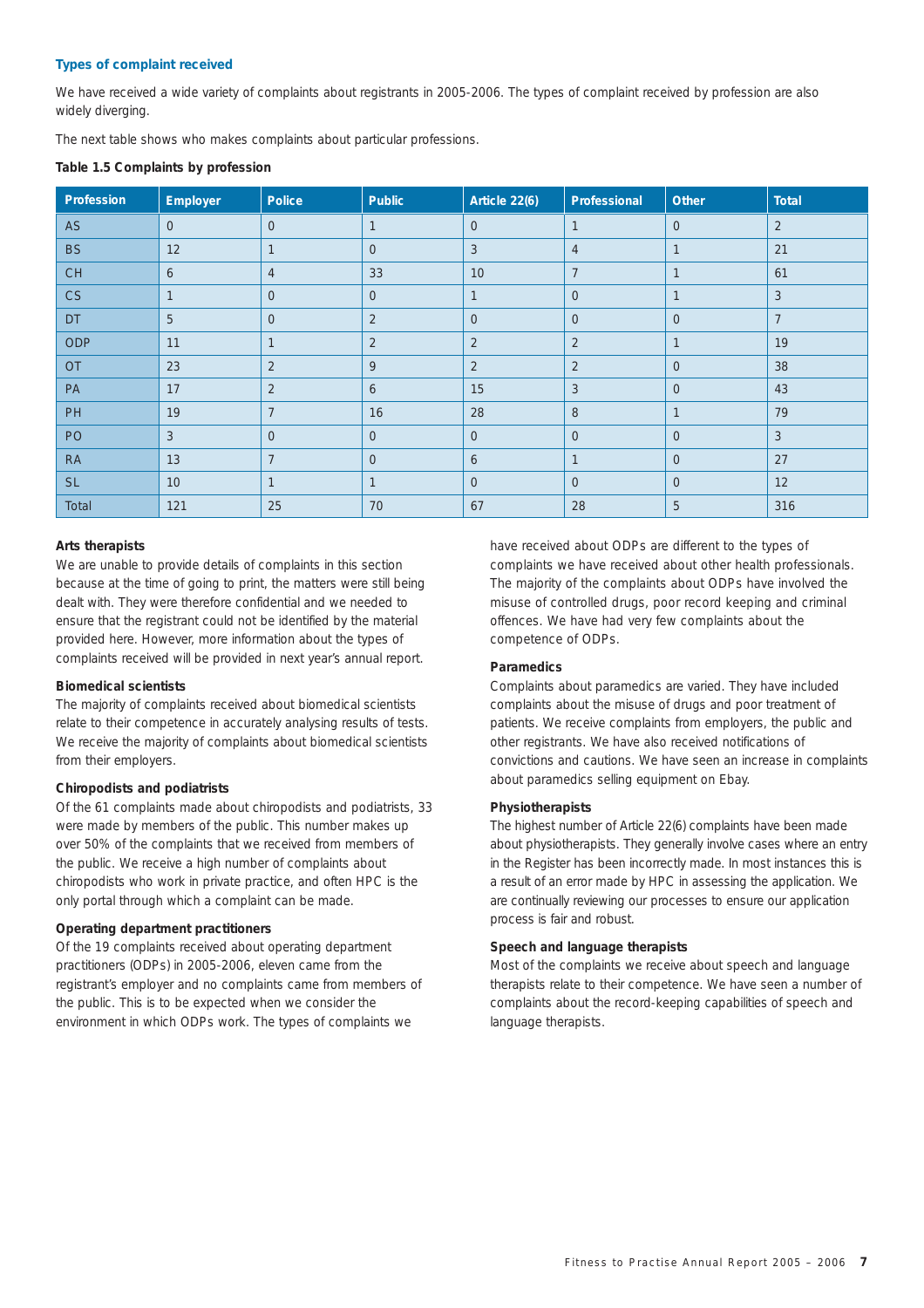#### **Allegations by route to registration**

Of the allegations made, the highest number of allegations are about registrants who have an approved qualification. The number of registrants with an approved qualification is 88.84%, so the percentage of complaints we receive about individuals on the Register with an approved qualification is lower than the total percentage of registrants without an approved qualification.

We have seen an increase in complaints about registrants who applied for registration via the 'grandparenting' route. The number of registrants on the Register via this route is 3.1%, however the number of registrants with a case against them in 2005-2006 is 11.07%. A number of these cases relate to individuals whose entry in the Register has been incorrectly made.

#### **Table 1.6 Allegations by route to registration**

| Route to registration | Number of<br>allegations | Percentage of<br>allegations |
|-----------------------|--------------------------|------------------------------|
| <b>UK</b>             | 242                      | 76.6                         |
| <b>INT</b>            | 30                       | 9.5                          |
| GP(A)                 | 10                       | 3.2                          |
| GP(B)                 | 25                       | 7.9                          |
| Not known             | 7                        | 2.2                          |
| Total                 | 316                      |                              |

#### **Allegations by location**

We receive the majority of our allegations against health professionals whose registered address is in England (77% of registrants are located in England so this statistic is to be expected).

#### **Table 1.7 Allegations by location**

| Home country of registrant | Number of allegations |
|----------------------------|-----------------------|
| England                    | 281                   |
| Scotland                   | 10                    |
| Northern Ireland           | 3                     |
| Wales                      | 10                    |
| Other                      | 12                    |

#### **Allegations by type of impairment**

This table indicates the types of allegations that we receive about registrants.

#### **Table 1.8 Allegations by impairment**

| <b>Type of allegation</b>             | Number of allegations |
|---------------------------------------|-----------------------|
| Conviction                            | 43                    |
| Misconduct <sup>*</sup>               | 183                   |
| Lack of competence                    | 33                    |
| Health                                | $\mathfrak{D}$        |
| Determination by another<br>regulator | $\mathbf{1}$          |
| Fraudulent or incorrect entry         | 33                    |

*\*This includes misconduct and lack of competence*

The majority of our cases have a 'misconduct' element. Misconduct can include (but is not limited to) the following:

- failure to act in the best interest of patients, clients and users;
- breach of confidentiality providing information about patients to those who are not entitled to it;
- sexual misconduct including making inappropriate comments and conducting relationships with patients, clients or users;
- dishonesty including working for another employer whilst on sick leave and forgery of time sheets;
- acting beyond scope of practice;
- failure in communication;
- failure to get informed consent;
- poor record keeping; and
- failure to deal with the risk of infection.

We have received a number of allegations in 2005-2006 concerning the misuse of drugs.

The professions regulated by the HPC are on the Home Office Circular for Notifiable Occupations. This means that we should automatically be informed when a registrant is cautioned or convicted of an offence. It should also be noted that the professions regulated by the HPC are exempt from the Rehabilitation of Offenders Act. This means that convictions are never regarded as 'spent' and can be considered in relation to a registrant's character.

We receive notification about a wide range of offences. Types of offences we have been informed about in 2005-2006 include:

- alcohol-related offences;
- assault;
- sexual assault;
- sexual offences with minors;
- breaches of the Data Protection Act;
- offences concerning child pornography;
- grievous bodily harm (GBH);
- harassment;
- theft;
- fraud; and
- drugs-related offences (prescription and non-prescription).

We anticipate that 2006-2007 will see another increase in the number of allegations received about registrants.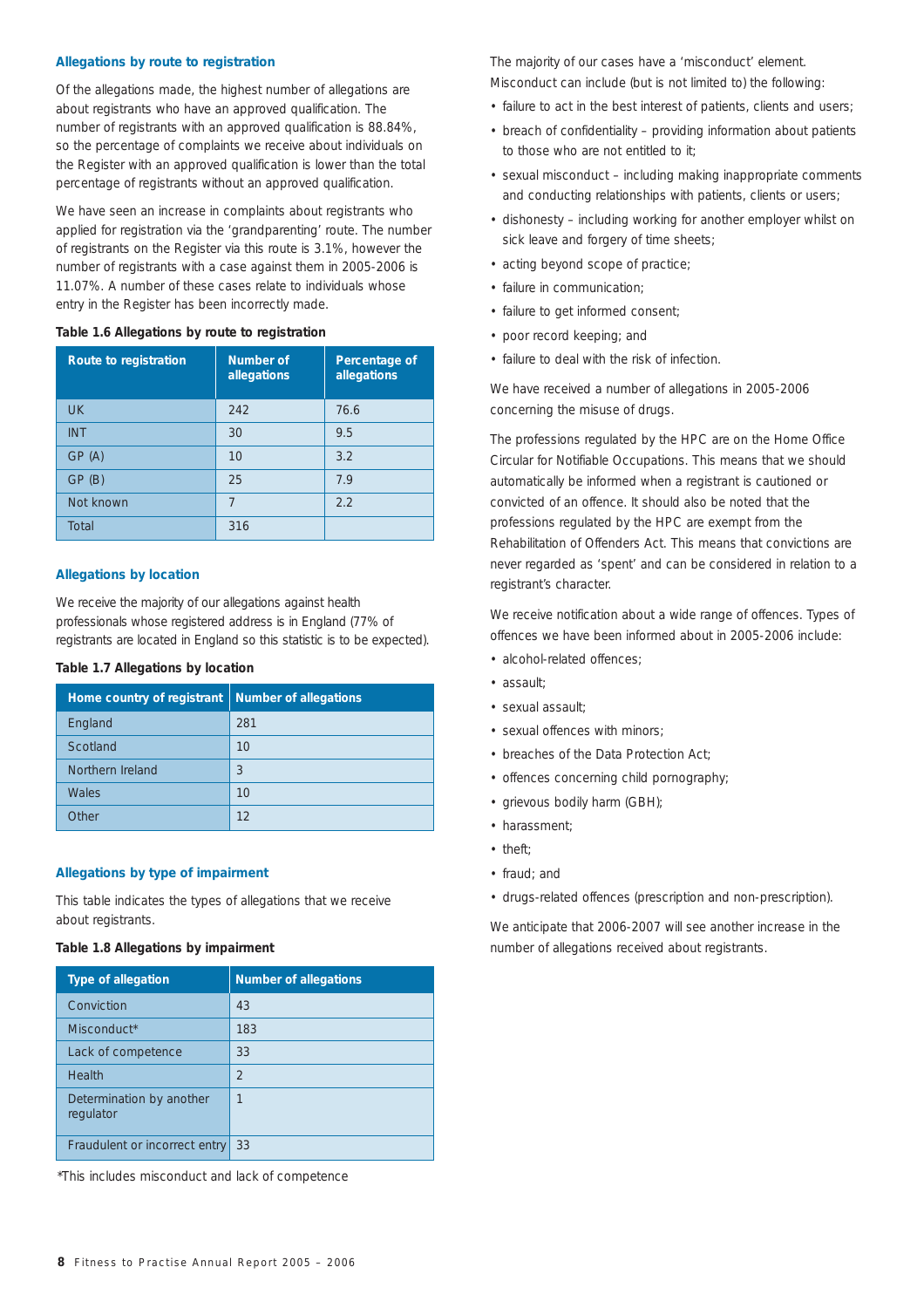# The Investigating Committee

The role of panels of the Investigating Committee is to investigate any allegation referred to the latter and consider whether, there is a 'case to answer'.

The 'case to answer' stage is a paper-based exercise at which the registrant does not appear. The function of this preliminary procedure is to help ensure that a registrant is not required to answer an allegation at a full public hearing. If the Council establishes a *prima facie* case against a registrant, he or she will have to answer that allegation at a full public hearing.

Panels meet in private and consider all the available information, including any information sent to us by the registrant in response to the complaint.

If the panel decides that there is a case to answer, it is at this point that we are obliged to publicise referrals. This means we have to inform the four UK Departments of Health and we place the name of the registrant, their registration number and the allegation on our website. However, no other information is made available to the public at this stage.

In 2005-2006 panels of the Investigating Committee met 44 times and considered 178 cases to determine whether there was a case to answer in relation to the allegation received. In some instances the panel determined that there was insufficient information on which to make a decision and requested further information.

The period 2005-2006 saw an increase in the number of cases where a case to answer decision was reached. In 2004-2005 the percentage of cases where the panel determined that there was a case to answer was 44%. In 2005-2006 this percentage was 58%. This means that more cases have to be considered by full panels of the various committees and incur the costs associated with this.

#### **Decisions by panels**

#### **Table 2.1 Cases to answer by profession**

| Profession | Heard          | Further<br>information | Conduct and<br>Competence | Investigating  | Health         | No case          |
|------------|----------------|------------------------|---------------------------|----------------|----------------|------------------|
| AS         | $\overline{0}$ | $\mathsf{O}\xspace$    | $\overline{0}$            | $\overline{0}$ | $\mathbf 0$    | $\boldsymbol{0}$ |
| <b>BS</b>  | 11             | $\overline{0}$         | $\overline{7}$            | $\overline{0}$ | $\overline{2}$ | $\overline{2}$   |
| CH         | 29             | $\mathbf{0}$           | 10                        | 2              | $\overline{0}$ | 17               |
| CS         | $\overline{0}$ | $\mathbf{0}$           | $\overline{0}$            | $\overline{0}$ | $\overline{0}$ | $\mathbf 0$      |
| <b>DT</b>  | 9              | $\mathbf{1}$           | $\mathfrak{Z}$            | $\overline{0}$ | $\overline{0}$ | 5                |
| <b>OR</b>  | $\overline{0}$ | $\overline{0}$         | $\overline{0}$            | $\overline{0}$ | $\overline{0}$ | $\overline{0}$   |
| <b>OT</b>  | 27             | $\mathbf{1}$           | 11                        | $\overline{0}$ | $\overline{2}$ | 13               |
| <b>ODP</b> | 14             | $\mathbf{0}$           | 10                        | $\overline{2}$ | $\overline{1}$ | $\mathbf{1}$     |
| PA         | 31             | $\mathbf{0}$           | 24                        | $\overline{0}$ | $\overline{1}$ | 6                |
| PH         | 29             | $\overline{2}$         | 12                        | 2              | $\overline{0}$ | 13               |
| PO         | $\overline{3}$ | $\overline{0}$         | 2                         | $\overline{0}$ | $\overline{0}$ | $\mathbf{1}$     |
| <b>RA</b>  | 17             | 2                      | 6                         | $\mathbf{1}$   | $\overline{0}$ | 8                |
| <b>SL</b>  | 8              | $\mathbf{0}$           | 6                         | $\overline{0}$ | $\overline{0}$ | $\overline{2}$   |
| Total      | 178            | 6                      | 91                        | $\overline{7}$ | 6              | 68               |

The table above displays what decisions have been made by panels of the Investigating Committee. Of the allegations considered by the panels, more than half were found to have a case to answer in the following professions:

- Biomedical scientists
- Occupational therapists
- Operating department practitioners
- Paramedics
- Physiotherapists
- Prosthetists and orthotists
- Speech and language therapists

In the case of operating department practitioners, paramedics and speech and language therapists, there is a higher than normal instance of 'case to answer'. The allegations about these professions have concerned drugs misuse, record keeping and employer concerns about competence.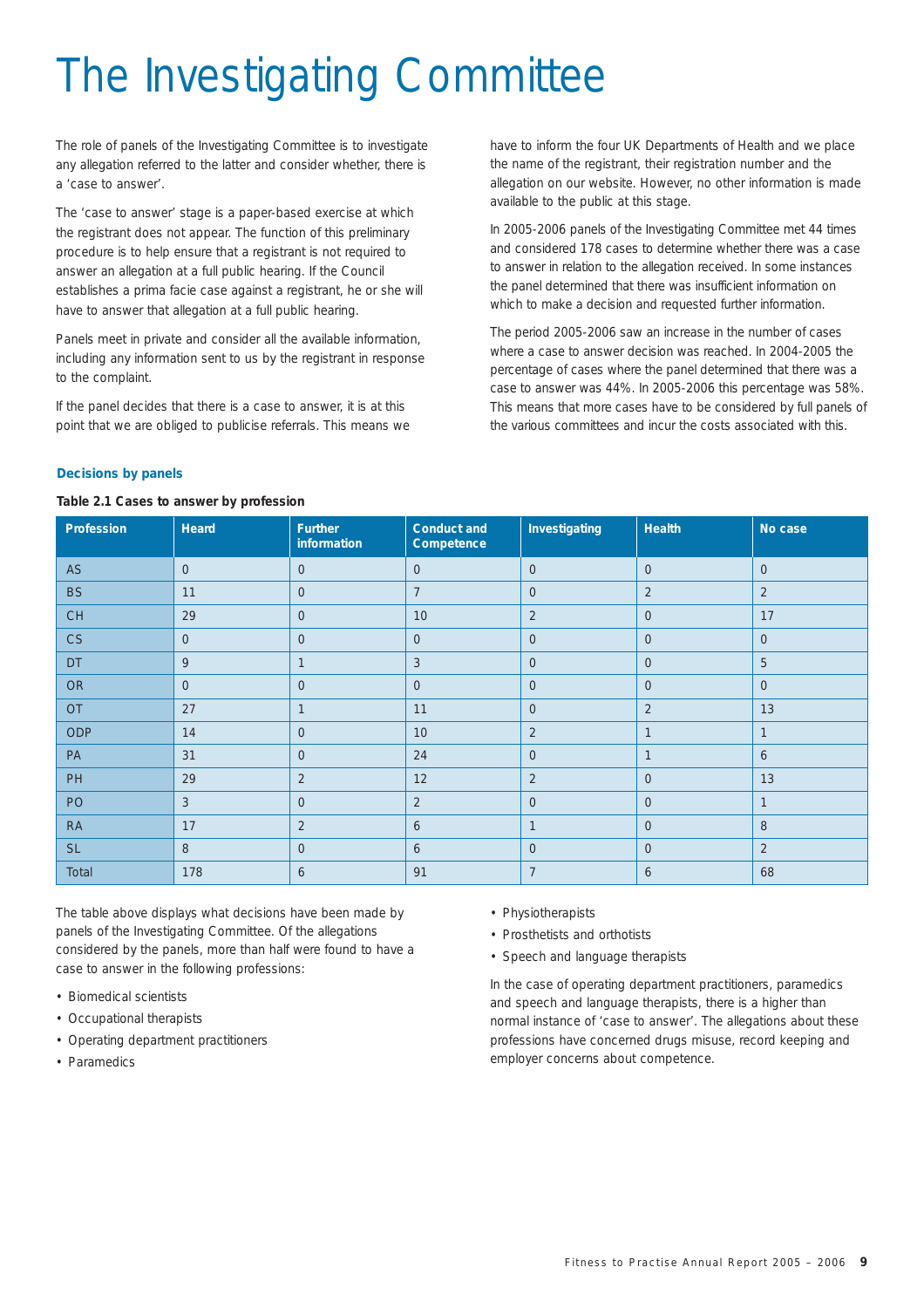#### **Table 2.2 Cases to answer by complainant**

| Complainant   | Case to<br>answer | No case to<br>answer | <b>Further</b><br>information |
|---------------|-------------------|----------------------|-------------------------------|
| Employer      | 64                | 13                   | $\overline{2}$                |
| Police        | 6                 | 15                   | $\overline{2}$                |
| <b>Public</b> | 6                 | 26                   | 1                             |
| 22(6)         | 19                | 12                   | $\overline{2}$                |
| Registrant/   | 6                 | $\overline{4}$       | $\Omega$                      |
| Professional  |                   |                      |                               |
| Total         | 101               | 70                   | 7                             |

Of the cases considered by the Investigating Panel, there is currently a 58% case to answer rate. In 2004-2005 that percentage was 44%. We see a higher case to answer rate from cases that are referred to us by the employer and when Council uses its Article 22(6) powers, than we do with allegations that are made by the public or which come to our attention via the Notifiable Occupations Scheme.

There may be a number of reasons behind this. Complaints made by employers are generally well articulated and have lots of supporting information. Employers have also gone through various capability proceedings. Complaints from members of the public are sometimes less well articulated and may concern subjects which are outside of our remit.

We are endeavouring to ensure our complaints process is accessible to all and in 2006-2007 will begin taking complaints over the telephone and will implement a complaints form to help to ensure that we can meet this goal.

We receive notification about a wide range of criminal offences. A number of these offences include drink-driving offences which the panels have not always felt have called the registrant's Fitness to Practise into question. With drink-drive cases, the panels have taken into consideration whether the registrant was working or on call at the time of the offence.

The panels have a wide range of information before them when considering whether there is a case to answer. In cases where the employer is the complainant, this may include the management statement of case and examples of record keeping. When we receive information from the police we seek to gather information about the circumstances of the conviction or caution to assist the panel in determining whether the conviction has a bearing on Fitness to Practise. When we receive complaints from members of the public, we sometimes ask for consent to access their medical records which can assist us with our investigations.

|  |  |  |  |  |  | Table 2.3 Cases to answer and representation |
|--|--|--|--|--|--|----------------------------------------------|
|--|--|--|--|--|--|----------------------------------------------|

| <b>Type of</b><br>complainant | Case to<br>answer | No response    | Response<br>from<br>registrant | Response<br>from<br>representative |
|-------------------------------|-------------------|----------------|--------------------------------|------------------------------------|
| Article 22(6)                 | 18                | 10             | 8                              | $\mathfrak{D}$                     |
| Employer                      | 62                | 18             | 32                             | 12                                 |
| Police                        | 5                 | $\mathfrak{D}$ | 3                              | 0                                  |
| Professional 6                |                   | $\overline{2}$ | 4                              | 0                                  |
| Registrant                    | 5                 | 0              | 5                              | $\Omega$                           |

It is very difficult to analyse whether a high 'no response' rate has any impact on whether a case to answer is found as each case is considered on its merits. The panels take into account all of the information that has been submitted to them before making a decision on whether there is a case to answer.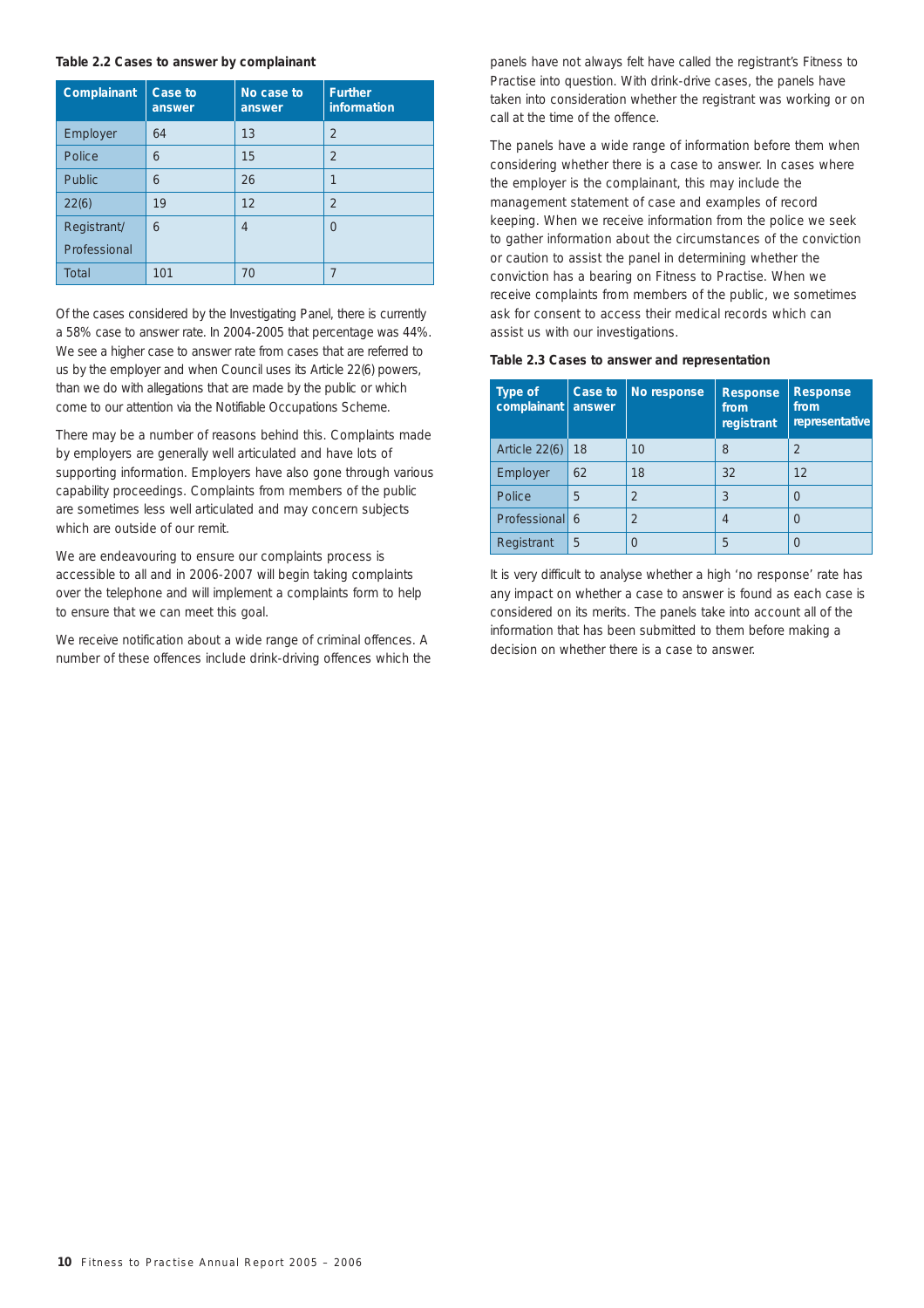#### **Speed of process**

On receipt of an allegation against a registrant, the case will be allocated to a 'case manager' who will have responsibility for investigating the complaint. We will look into the matter further; this for instance may include seeking information from the police, or gathering further information from the employer. In some instances we may need to take witness statements.

We will write to the registrant and provide them with the information we have received. We will allow the registrant 28 days to respond, before we present the case to an investigating panel.

There may however be some delays in this process. The reasons for delay include requests for extension of time from the registrant and delays in our ability to gather the information that we require.

It is important to note that HPC do have powers to demand information if it is relevant to the investigation of a Fitness to Practise issue. We use this power to demand information from, for example, the police and from employers.

We may also delay our investigation until any proceedings undertaken by the employer have been concluded, or when a criminal investigation is pending. It may also be necessary to delay our processes when we receive another allegation about the same registrant or the same allegation about more than one registrant.

However, every case will be treated on a case by case basis, and if the allegation is so serious as to require immediate public protection, we can consider applying for an 'interim order'. More information about interim orders is provided later in this report.

We are obliged to manage our case load expeditiously and we endeavour to ensure that we have the processes in place for this to occur. We need to balance the need to move complaints forward in order to protect the public with the need to gather the information necessary for the registrant to respond to the case.

#### **Table 2.4 Length of time between receipt of allegation and initial investigating panel**

| <b>Weeks</b>  | Cases in<br>time | Percentage of<br>cases |
|---------------|------------------|------------------------|
| 4-10 weeks    | 70               | 39.33                  |
| 11-20 weeks   | 69               | 38.76                  |
| 21-30 weeks   | 27               | 15.17                  |
| 31-40 weeks   | 5                | 2.81                   |
| 41-50 weeks   | 6                | 3.37                   |
| over 50 weeks | 1                | 0.56                   |
| Total         | 178              |                        |

**Table 2.5 Length of time / percentage of cases**



The average length of time taken for a case to reach an investigating panel is 15 weeks; 78.09% of our cases reach a panel within 20 weeks. We consider that 20 weeks is a reasonable time for a case to reach this stage as it is necessary for us to gather the appropriate information. Where there have been delays it is for the reasons set out above. There has been one case in 2005-2006 which took over 50 weeks to reach a panel. This was due to a delay in the processes being operated by the employer.

At the end of March 2006 a further 154 cases were awaiting consideration by panels of the Investigating Committee.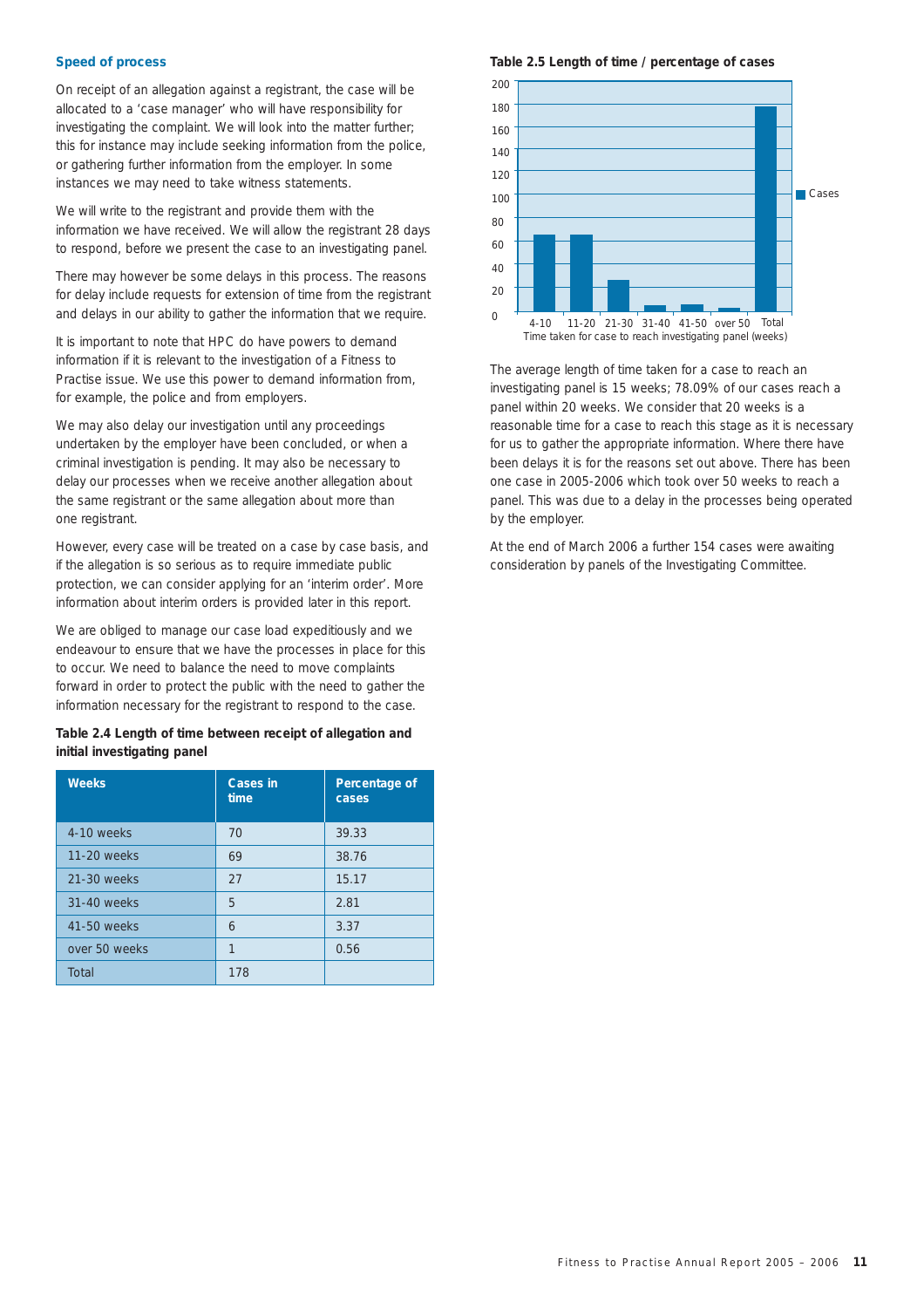## Incorrect entries

HPC can consider allegations about whether an entry to the Register has been made fraudulently or incorrectly. Decisions about such cases stay within the remit of the Investigating Committee. If a panel decides that an entry to Register has been made fraudulently or incorrectly they can remove or amend the entry or take no further action. In 2005-2006 panels of the Investigating Committee considered five cases (although in two instances the case was adjourned). A list of the cases considered is provided below. In 2004-2005 no such cases were considered.

We feel this indicates that not only are HPC able to consider such cases, but that robust processes are in place to ensure we can resolve any issues with regard to registration.

The cases considered in 2005-2006 included two individuals who had applied for registration via our grandparenting route. It was determined by the panels that they were not eligible to apply for registration via this route and so they were removed from the Register. The third case concerned an ODP who had failed to declare on his application for readmission to the Register his criminal convictions.

#### **Table 3.1 List of incorrect entries**

| <b>Date</b>     | <b>Name</b>       | <b>Registration number</b> | Outcome               |
|-----------------|-------------------|----------------------------|-----------------------|
| 13 October 2005 | Peter Hockley     | ODP15757                   | Removed from Register |
| 13 October 2005 | Annabella Arscott | CH20360                    | Removed from Register |
| 13 October 2005 | Julian Soons      | CH19281                    | Removed from Register |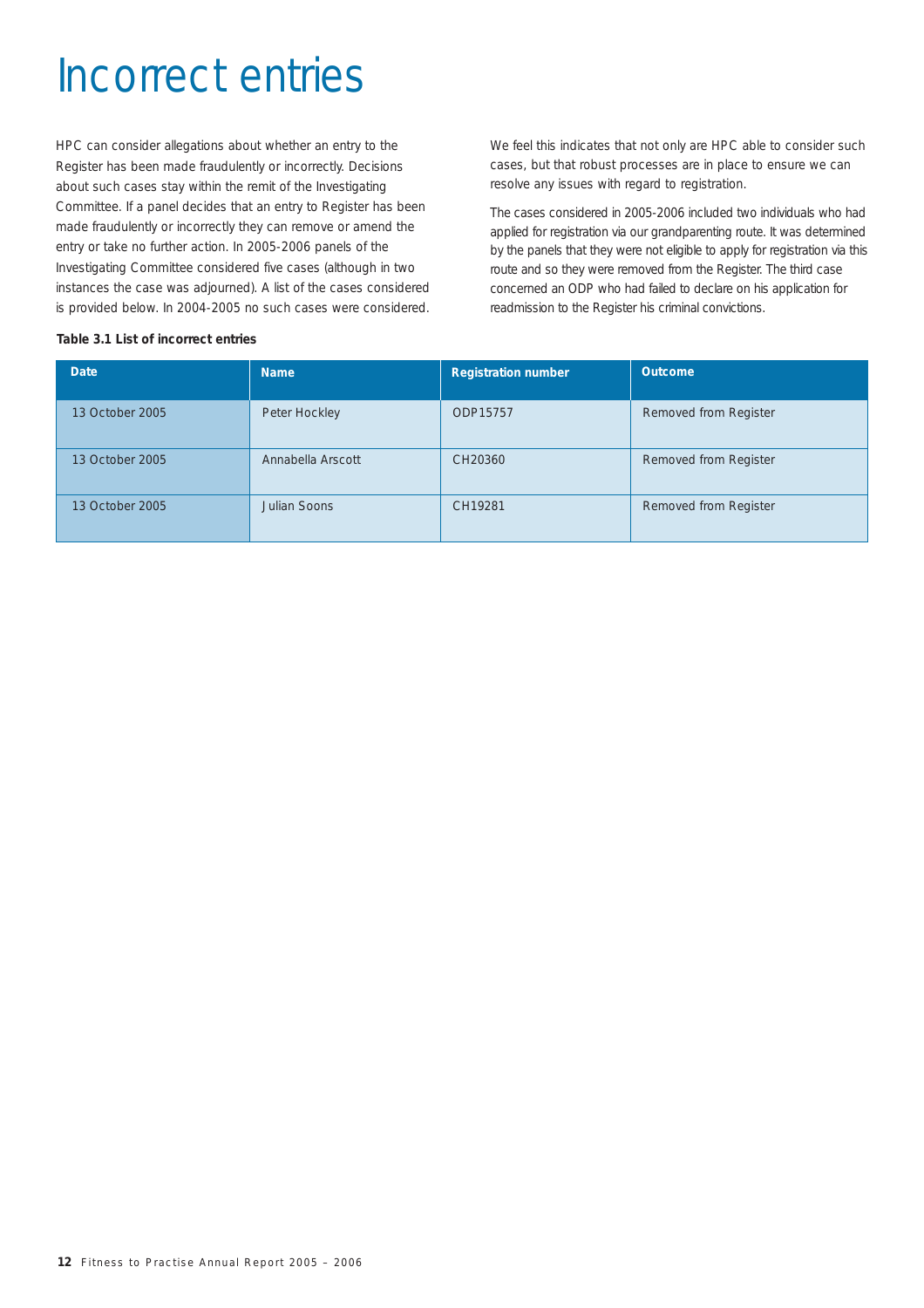## Interim orders

In certain circumstances, panels of all of the Council's Practice committees, may impose interim conditions of practice orders or interim suspension orders on health professionals who are the subject of a Fitness to Practise allegation. This power is used when the nature and severity of the allegation is such that, if the health professional remains free to practise without restraint, they may pose a risk to the public or to themselves. This power can be used prior to a decision in a case being reached or when a decision has been reached to cover the period of the appeal (when a final disposal order has been made the registrant has 28 days in which to appeal this decision).

The table below displays the professions where an interim order has been imposed at a specially constituted panel to consider the interim order application. It further indicates the cases where the interim order has been reviewed. We are obliged to review an interim order six months after it is first imposed and every three months thereafter.

Despite the increase in allegations received by the HPC in 2005- 2006 there has been no increase in the number of interim orders that have been granted. In fact, in 2004-2005 16 interim orders were applied for prior to the final hearing and 15 were granted, exactly the same number of cases as 2005-2006.

There were varying reasons why interim orders were imposed in 2005-2006. However, four out of the five cases concerning operating department practitioners involved the misappropriation and misuse of controlled drugs. Operating department practitioners work in a theatre environment and a number of the individuals were found to have self-administered these drugs and needed hospital treatment as a result of this. In these cases the panel determined it was both in the interest of the registrant concerned – and that of the public - that such steps were required.

Interim orders have also been imposed when the registrant has been subject to serious criminal charges – such as murder or gross negligent manslaughter. The approach generally adopted by the HPC when a registrant is subject to criminal charges is to take no action until the criminal case against the registrant is concluded. However, in some instances to protect the public, or in the interests of the person concerned, HPC will take immediate action if needed to prevent someone from practising unrestrained or at all.

We have also taken interim order action against registrants when the allegation concerned competency issues. Again, this action is only taken when the nature and severity of the issue is such that immediate action to remove someone from unrestrained practice is required.

| Profession                               | <b>Applied for</b> | Granted        | Reviewed       | Revoked        | Adjourned      |
|------------------------------------------|--------------------|----------------|----------------|----------------|----------------|
| AS                                       | $\mathsf{O}$       | $\overline{0}$ | $\overline{0}$ | $\overline{0}$ | $\overline{0}$ |
| $\mathsf{CH}% \left( \mathcal{M}\right)$ | $\overline{0}$     | $\overline{0}$ | $\mathbf{3}$   | $\overline{0}$ | $\overline{0}$ |
| CS                                       | $\overline{0}$     | $\overline{0}$ | $\overline{0}$ | $\overline{0}$ | $\overline{0}$ |
| DT                                       | $\overline{0}$     | $\overline{0}$ | $\overline{0}$ | $\overline{0}$ | $\overline{0}$ |
| <b>BS</b>                                | $\overline{4}$     | $\overline{4}$ | $\overline{4}$ | $\overline{0}$ | $\overline{0}$ |
| ODP                                      | 5                  | 5              | 2              | $\overline{0}$ | $\overline{0}$ |
| ${\sf OR}$                               | $\overline{0}$     | $\overline{0}$ | $\overline{0}$ | $\overline{0}$ | $\overline{0}$ |
| OT                                       | $\overline{0}$     | $\overline{0}$ | $\overline{0}$ | $\overline{0}$ | $\overline{0}$ |
| ${\sf PA}$                               | $\overline{0}$     | $\overline{0}$ | $\mathbf{3}$   | $\overline{0}$ | $\overline{0}$ |
| PH                                       | $\overline{4}$     | $\mathbf{3}$   | $\overline{0}$ | $\overline{0}$ | $\mathbf{1}$   |
| PO                                       | $\overline{0}$     | $\overline{0}$ | $\overline{0}$ | $\overline{0}$ | $\overline{0}$ |
| ${\sf RA}$                               | $\mathbf{3}$       | $\mathbf{3}$   | $\overline{0}$ | $\mathbf{1}$   | $\mathbf{1}$   |
| <b>SL</b>                                | $\overline{0}$     | $\overline{0}$ | $\overline{0}$ | $\overline{0}$ | $\overline{0}$ |
| Total                                    | 16                 | 15             | 12             | $\mathbf{1}$   | 2              |

#### **Table 4.1 Number of interim orders (this table only includes interim orders that were applied for at panels constituted for that reason)**

In 2005-2006 twelve reviews of interim orders occurred. A review happens when a case does not reach full hearing before the date required to review the interim order. This sometimes occurs because a criminal case has not yet been concluded against the registrant, or because it takes longer than expected to gather the

evidence required for the case (this generally occurs when a number of witnesses are involved in the matter).

In 2005-2006 no interim conditions of practice orders were imposed. All the cases considered were judged to be severe enough to merit an interim suspension order.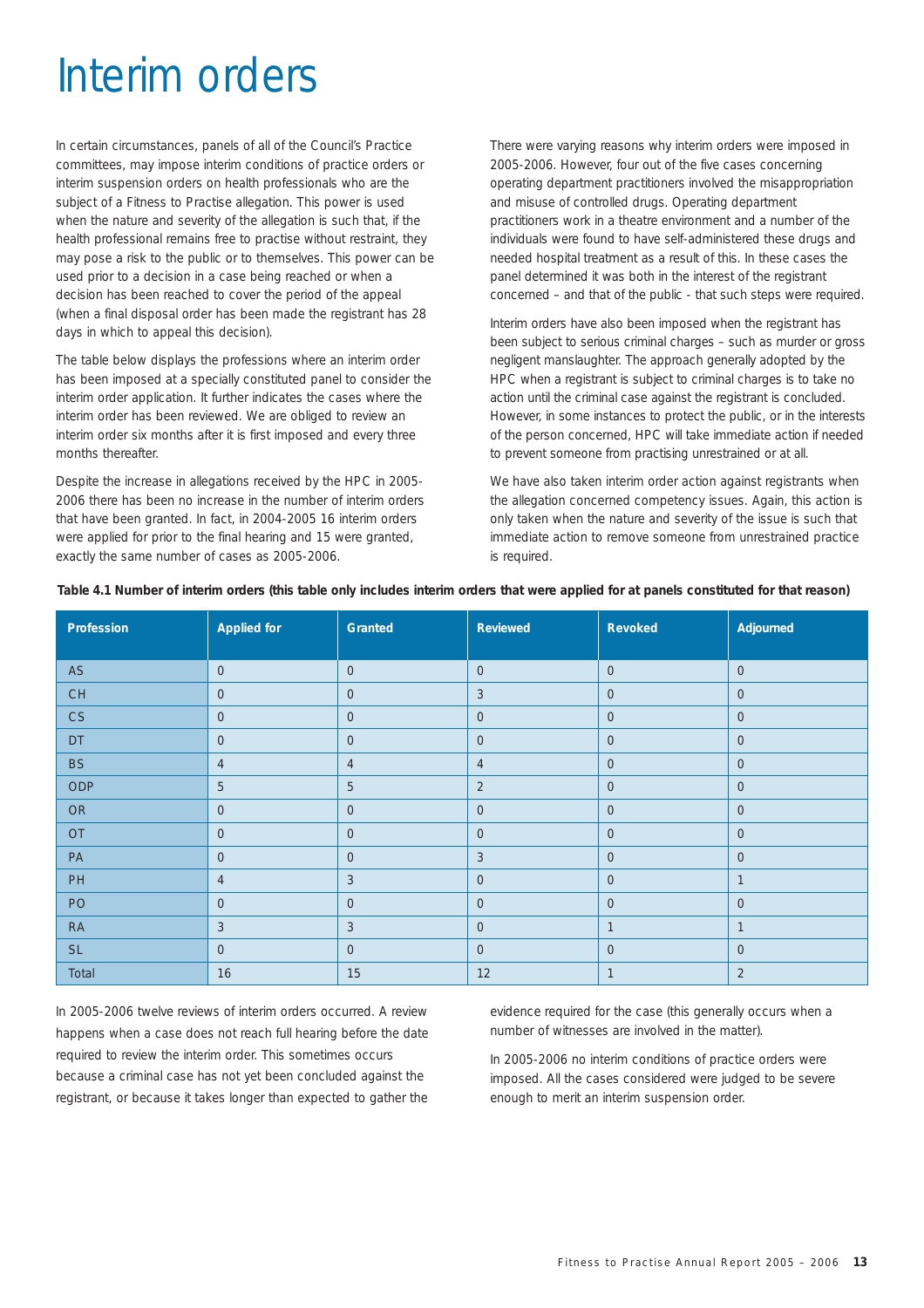# Public hearings

The HPC is obliged to hold hearings in the home country of the registrant concerned. Previously, most of our hearings took place at the HPC's offices in London. However in 2005-2006 hearings also took place in Belfast, Birmingham, Bristol, Cardiff, Chester, Durham, Edinburgh, Ipswich Glasgow, Leeds, Llandudno, Manchester, Newcastle, Nottingham, and York.

One of the reasons why we hold our hearings in regional centres around the United Kingdom is to ensure that our tribunals are as accessible as possible to those that may need to attend – this in particular relates to the registrant concerned and any witnesses that are required to attend. We appreciate that giving evidence is a difficult experience so our processes are designed to make the situation as smooth as possible.

We normally hold our hearings in public, as this is required by the Health Professions Order. However, we can hold a hearing in private if the panel is satisfied that, in the interest of justice or for the protection of the private life of the health professional, the complainant, any person giving evidence or any patient or client, the public should be excluded from all or part of the hearing. If a hearing is held in private, we are still obliged to announce in public the decision, and any order made in relation to the case. In cases where the decision is well founded, we publish this information on our website.

We generally issue press releases after a hearing in all cases except for those concerning health.

| <b>Type of hearing</b>   | Number of cases*<br>considered<br>2004-2005 | Number of cases*<br>considered<br>2005-2006 |
|--------------------------|---------------------------------------------|---------------------------------------------|
| Interim order and review | 25                                          | 28                                          |
| Conduct and competence   | 57                                          | 76                                          |
| Investigating**          | 1                                           | 5                                           |
| <b>Health</b>            | 8                                           | 5                                           |
| <b>Review</b>            | 11                                          | 26                                          |
| Total                    | 102                                         | 140                                         |

#### **Table 5.1 Types of public hearing**

\* Some cases have been considered more than once

\*\* Panels of the Investigating Committee meet in public when they are considering whether an entry to the Register has been fraudulently procured or incorrectly made

We expect to see a further increase in the number of public hearings in 2006-2007.

#### **What powers does a panel have?**

Any action taken by the panel is intended to protect the public and is not intended as a punishment. A panel will always consider the individual circumstances of a case and take into account what has been said by all those at the hearing before deciding what to do. In hearings of the Health Committee or where the allegation relates to lack of competence, the panel will not have the option to strike off at the first hearing. This is because we recognise that

in cases where ill health has impaired Fitness to Practise, or where competence has fallen below expected standards, it is possible for the situation to be remedied over time. The registrant may seek treatment, or training, and may be able to come back onto the Register if the panel is satisfied that this is safe.

#### **Types of Order imposed**

The options (also known as sanctions) available to final hearing panels are as follows:

- 1. Take no further action.
- 2. Send the case for mediation.
- 3. Impose a caution order. This means that the word 'caution' will appear against the registrant's name on the Register. Caution orders can be between one and five years in length.
- 4. Place some sort of restriction or condition on the registrant's registration. This is known as a 'conditions of practice order'. This might include requiring the registrant to work under supervision or to undertake further training.
- 5. Suspend registration. This may not be for longer than one year.
- 6. Order the removal of the registrant's name from the Register. This is known as a 'striking off order'.

#### **Time taken from allegation to hearing**

Of the cases that reached final hearing in the year 2005-2006 it has taken an average of 52 weeks from receipt of allegation to the final hearing.

#### **Days of hearing**

In 2005-2006, Fitness to Practise cases were considered on 151 days. In some instances more than one case took place on the same day. We have estimated that cases will take place on 180 days in 2006-2007.

#### **Costs**

HPC is solely funded by registration fees. We receive no other income. The budget for the Fitness to Practise Department was £2.4million in 2005-2006 – this was approximately 20% of the entire HPC budget.

With the increase in the number of cases considered by the HPC, we have also seen an increase in the legal costs for the Fitness to Practise Department. As the numbers and complexity of the cases that we receive increase, we expect that the costs of Fitness to Practise will further increase. HPC is obliged to meet the following costs involved in a case:

- venue hire and associated costs (including catering);
- shorthand writer;
- legal assessor (fee and expenses);
- panel members (fees and expenses); and
- legal costs (taking witness statements, presenting the case).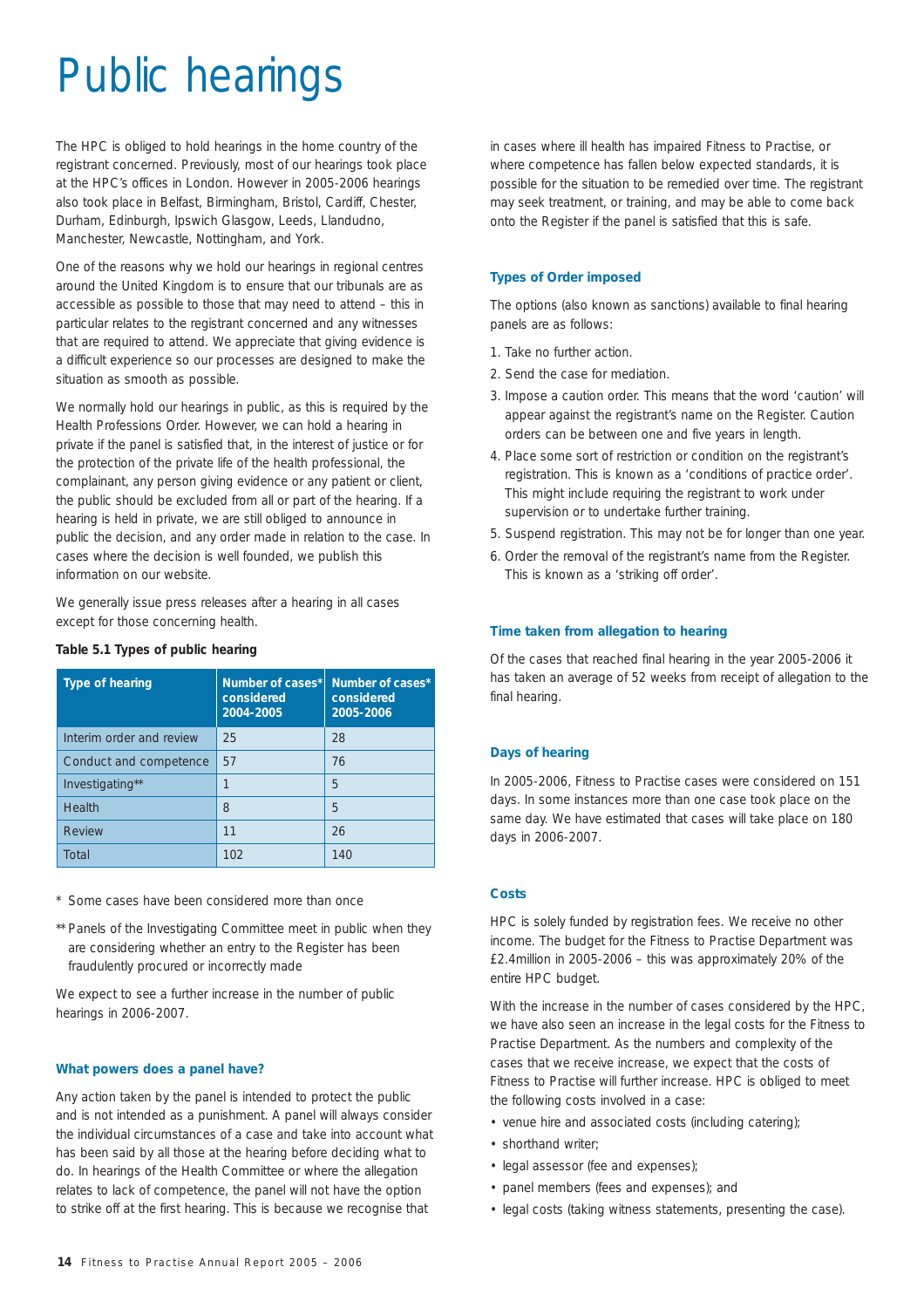Our solicitors were involved in presenting most of the cases considered at public hearings in 2005-2006. Some interim orders and reviews were presented by HPC employees from the Fitness to Practise Department. We also instructed our solicitors on a further 100 cases in 2005-2006.

Of the cases that have reached final hearing in 2005-2006 and where a final disposal decision was reached, the highest amount of external legal costs spent on an individual case in 2005-2006 was £69,780. This case had also incurred costs of £22,000 in 2004-2005 meaning that the total amount of money spent on the case was £91,780. This case was particularly complex, and involved a number of particulars in the allegation

and required a number of witnesses to prove the case. It was also contested by the registrant. The registrant concerned was suspended from the Register.

We incurred legal costs in 195 cases in 2005-2006. The average cost per case was £5,628.

Of the 195 cases where legal costs were incurred, the average amount of money spent on a case in 2005-2006 was £4,833.

We are taking a number of steps to ensure that the way we manage our cases is effective and efficient. This includes the implementation of standard directions and reviewing where it is necessary to instruct a solicitor.

#### **Actions taken at final hearings**

All HPC decisions are published on our website at www.hpc-uk.org. If you would like more information regarding one of the cases listed below please look at our website.

|  | Table 5.2 Summary of hearings: 2005-2006 |  |  |
|--|------------------------------------------|--|--|
|  |                                          |  |  |

| Date of hearing    | Name of registrant     | <b>Registration number</b> | Allegation                    | Outcome                      |
|--------------------|------------------------|----------------------------|-------------------------------|------------------------------|
| 1 April 2005       | Marco-Paulo Carvalho   | RA41125                    | <b>Misconduct</b>             | Struck off                   |
| 6 April 2005       | Nahashan Ngugi         | OT38122                    | <b>Misconduct</b>             | Caution                      |
| 8 April 2005       | Natasha Gorringe       | CH14687                    | <b>Misconduct</b>             | Suspension                   |
| 11 April 2005      | <b>Judith Spooner</b>  | DT9251                     | Health                        | Referred to Conduct and      |
|                    |                        |                            |                               | Competence                   |
| 13-15th April 2005 | David Ryell            | PA7948                     | Misconduct/lack of competence | Caution                      |
| 22 April 2005      | <b>Matthew Smith</b>   | RA34977                    | Conviction                    | Suspension                   |
| 6 May 2005         | Mohammed Khokhar       | CS1250                     | Lack of competence            | Suspension                   |
| 16 May 2005        | Alexander MacHenry     | PH55045                    | Misconduct                    | Conditions of practice       |
| 20 May 2005        | Malvina Allan          | <b>BS31167</b>             | <b>Misconduct</b>             | Struck off                   |
| 30 May 2005        | Sam McBride            | PH63764                    | Misconduct/lack of competence | Caution                      |
| 13 June 2005       | Mark O'Halloran        | PA7435                     | <b>Misconduct</b>             | Struck off                   |
| 16 June 2005       | Simon Harrison         | PH43175                    | Misconduct                    | Caution                      |
| 17 June 2005       | <b>Stephen Davis</b>   | ML32212                    | Conviction                    | Struck off                   |
| 21 June 2005       | P K U Ratnasiri        | PH28157                    | Lack of competence            | Conditions of practice       |
| 23 June 2005       | <b>Gerard Wild</b>     | PA4099                     | Lack of competence            | No further action            |
| 1 July 2005        | Benjamin Lloyd Jones   | OT35441                    | Health                        | Conditions of practice       |
| 5 July 2005        | <b>Shirley Fogarty</b> | OT20222                    | <b>Misconduct</b>             | Suspension                   |
| 15 July 2005       | Michael Crockford      | PA7167                     | Conviction                    | Struck off                   |
| 15 July 2005       | David Coleby           | PH55294                    | Conviction                    | Struck off                   |
| 2 August 2005      | Jennifer Moy           | PH58366                    | <b>Misconduct</b>             | Suspension                   |
| 10 August 2005     | Rabea Yousaf           | ML41561                    | Misconduct/lack of competence | Suspension                   |
| 15 August 2005     | Karen Yvette Denny     | OT32748                    | Caution                       | No further action            |
| 13 September 2005  | Minette Magno          | PH66295                    | Lack of competence            | Suspension                   |
| 28 September 2005  | <b>Judith Spooner</b>  | DT9251                     | <b>Misconduct</b>             | Suspension                   |
| 7 October 2005     | Rachel Winnard         | PH62581                    | <b>Misconduct</b>             | Referred to Health Committee |
| 10 October 2005    | Gillian McFarlane      | DT4547                     | Conviction                    | Caution                      |
| 13 October 2005    | Peter Hockley          | ODP15757                   | Incorrect entry               | Removed from Register        |
| 13 October 2005    | Annabella Arscott      | CH20360                    | Incorrect entry               | Removed from Register        |
| 13 October 2005    | Julian Soons           | CH19281                    | Incorrect entry               | Removed from Register        |
| 14 October 2005    | <b>Thomas Wildman</b>  | PA8846                     | Caution                       | Struck off                   |
| 17 October 2005    | <b>Jane Hewitt</b>     | PH42630                    | <b>Misconduct</b>             | Conditions of practice       |
| 18 October 2005    | Asarath Aliyar         | PH38326                    | Lack of competence            | Suspension                   |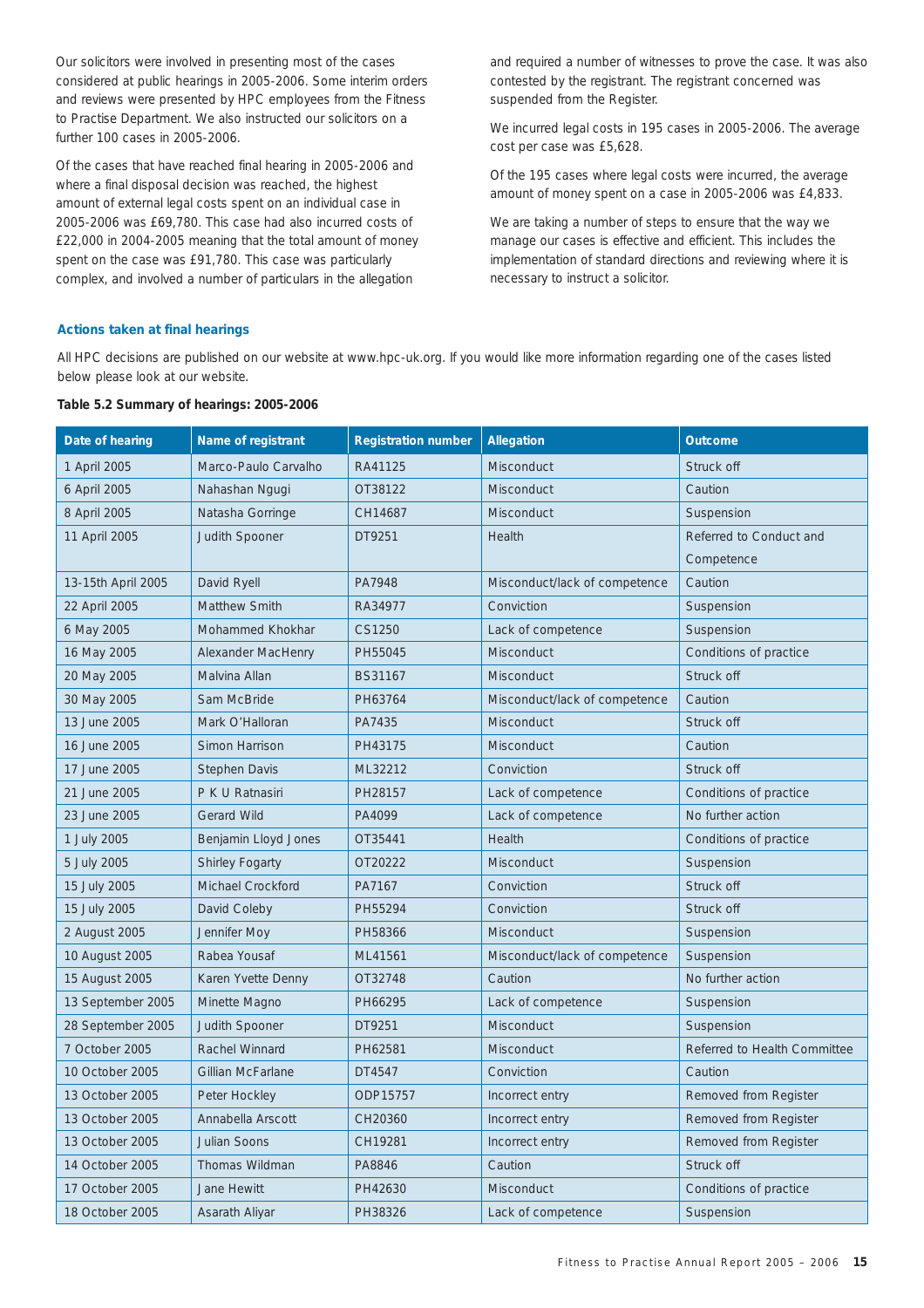| Date of hearing      | Name of registrant     | <b>Registration number</b> | Allegation                    | <b>Outcome</b>                                         |
|----------------------|------------------------|----------------------------|-------------------------------|--------------------------------------------------------|
| 10 November 2005     | <b>Baldev Mehra</b>    | PH14066                    | Lack of competence            | Suspension                                             |
| 30 November 2005     | David Miller           | ODP12555                   | <b>Misconduct</b>             | Suspension                                             |
| 8 December 2005      | Criona O'Donnell       | CS1698                     | Health                        | Suspension                                             |
| 26 January 2006      | Josphat Mwilaria       | RA41564                    | Misconduct/lack of competence | Suspension                                             |
| 30 January 2006      | Jackie Hutchings       | PA9998                     | Health                        | Referred to Conduct and<br><b>Competence Committee</b> |
| 3 February 2006      | <b>Graham Durant</b>   | PA13855                    | Misconduct                    | Caution                                                |
| 8 February 2006      | Mark Holman            | CH15488                    | Health                        | Suspension                                             |
| 13 February 2006     | Rosemary Fisher        | <b>SL890</b>               | Lack of competence            | Suspension                                             |
| 13 February 2006     | James Sykes            | ODP13894                   | Lack of competence            | No further action                                      |
| 16 February 2006     | Jitendra Singh         | OT27596                    | Lack of competence            | Suspension                                             |
| 24 February 2006     | <b>Hermione Evans</b>  | PH15027                    | <b>Misconduct</b>             | Caution                                                |
| 6 March 2006         | Sean Clarke            | <b>BS38372</b>             | Misconduct/lack of competence | Suspension                                             |
| 7 March 2006         | Jane Batterton         | <b>BS34178</b>             | <b>Misconduct</b>             | Suspension                                             |
| 13 and 14 March 2006 | Anissa Patel           | OT40430                    | Misconduct/lack of competence | Struck off                                             |
| 13 March 2006        | <b>Keith Hotchkiss</b> | PA565                      | <b>Misconduct</b>             | Struck off                                             |
| 16 March 2006        | <b>Terence Carter</b>  | CH19313                    | <b>Misconduct</b>             | Caution                                                |
| 23 March 2006        | Zanele Nxumalo         | DT12152                    | Competence                    | Conditions of practice                                 |
| 28 March 2006        | Paul Duxbury           | ODP9204                    | <b>Misconduct</b>             | Struck off                                             |

#### **Media coverage**

The period 2005-2006 saw an increase in media reports about cases that have been considered by the HPC. Such reports display increased awareness about the role of the HPC and indicates that we should expect an increase in allegations in 2006-2007. Media coverage of our cases is important because it shows that our processes are transparent and increases public awareness about the role of the HPC.

We had media coverage about Fitness to Practise cases in the following:

- The London Evening Standard
- The Sun
- The Sunday Mail (Scotland)
- BBC News Online
- Teletext News
- The Lincolnshire Echo

We also had coverage in other regional and local newspapers and in various online news services.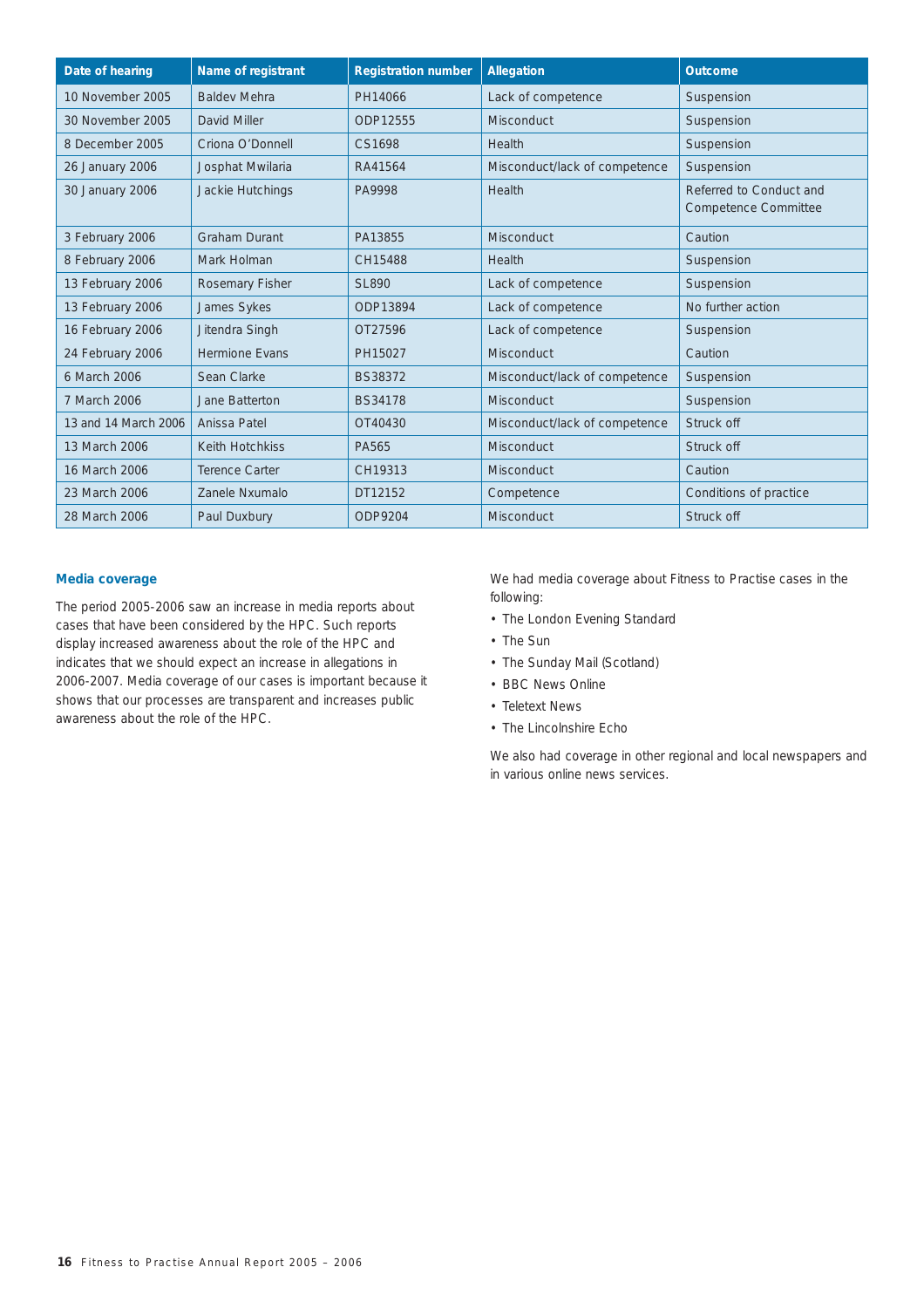#### **The Health Committee**

Panels of our Health Committee consider allegations that a registrant's Fitness to Practise is impaired by their physical or mental health. We are allowed to take action when the health of the registrant may be impairing their ability to act safely and effectively. If the allegation is proven then a caution, conditions of practice or a suspension order can be imposed. We are not allowed to strike someone off the Register in health cases except where they have already been suspended for two years or more. This is because our sanctions are not intended to punish the registrant but to protect the public. A suspension order for instance, may give the registrant an opportunity to address their health issues before returning to practice. Conditions of practice such as undergoing alcohol rehabilitation may be imposed.

The Health Committee considered five cases where the allegation was that the registrant's Fitness to Practise was impaired by reason of their physical or mental health. The panels determined that in two cases the matters should be referred to the Conduct and Competence Committee as it was felt that the allegation related to misconduct rather than physical or mental health. In the three other cases it was proven that the registrant's Fitness to Practise was impaired by reason of their physical or mental health. The issues that were considered related to:

- mental health; and
- post-thrombotic syndrome.

In two of the cases the individuals were suspended from the Register. It was considered that that the only way the public would be adequately protected would be to suspend the individuals concerned. In one instance it was felt that the individual concerned had no will to practise.

In the third case, a conditions of practice order was imposed which required the registrant concerned to maintain medical supervision with his treating psychiatrist. The aim of the sanction was to allow the registrant to continue to practise but under the condition that he continued with medical treatment.

At the end of March 2006, the Health Committee were responsible for seven cases. These cases will be listed for hearing in 2006- 2007. The Committee also has within its remit eight review cases. This means that the conditions of practice or suspension order previously imposed will require review in 2006-2007.

#### **The Conduct and Competence Committee**

We have once again seen an increase in the number of cases considered by panels of the Conduct and Competence Committee. The table below shows the number of cases where a final disposal decision has been reached in a case. We have also seen an increase in the number of days required for a hearing. In one particular case, in excess of 30 days were required for the hearing.

#### **Table 5.3 Conduct and competence hearings**

| Year      | Disposal decision reached |
|-----------|---------------------------|
| 2003-2004 | 15                        |
| 2004-2005 | 45                        |
| 2005-2006 | 51                        |

Furthermore, as the complexity of the cases considered by us increases, growing numbers of registrants are representing themselves or have representation. This is a trend that is anticipated to continue in the future.

Increased representation and complexity of cases also contributes to the increase in the number of cases where either an adjournment on the day of the hearing has been granted, or it has not been possible to finish the case in the time allotted for the hearing. It has also been necessary to truncate certain cases over a period of time so as to ensure all those involved in the case can attend. Adjournments have been granted in cases for a number of reasons - inability to attend on the day of the hearing, health reasons, and the need to further particularise the allegation that a registrant was facing. We have also seen an adjournment granted when a registrant's representative was unwell on the day of the hearing.

There have been 27 occasions where the circumstances outlined above have been identified.

#### **Convictions / cautions**

Panels considered eight cases where the registrant had been convicted or cautioned for a criminal offence. In all eight cases panels determined that the registrant's Fitness to Practise was impaired.

The convictions/cautions that were considered were as follows:

- offences contrary to the Data Protection Act 1998;
- attempted murder;
- common assault;
- making indecent photographs or pseudo photographs of a child;
- theft by employee;
- indecent assault on a female;
- resisting or obstructing a constable; and
- theft and deception.

In five instances it was felt that the convictions were of such a serious nature that in order to adequately protect the public, the registrant needed to be struck off the Register. In one of the cases concerned, the conviction related to offences of a sexual nature. In two further instances, two paramedics were removed from the Register as a result of their convictions for theft and deception. The circumstances in both cases included theft and the subsequent attempt to sell the stolen items on Ebay. In one instance the case had a dishonesty element and in the last case violence was involved. These cases are an indication not only of the type of allegation that might result in a registrant being struck off, but also the type of issue which might prevent an applicant from being granted registration.

On one other occasion, a registrant was suspended from the Register as a result of their conviction. The case had a sexual element to it and will require review in May 2006.

Another instance involved a registrant who had been convicted of offences contrary to the Data Protection Act 1998. The panel on this occasion imposed a caution because they felt that the registrant had demonstrated insight into her failings and that an incident of a similar type was unlikely to occur again. They also recognised the support from the employer that the registrant was receiving.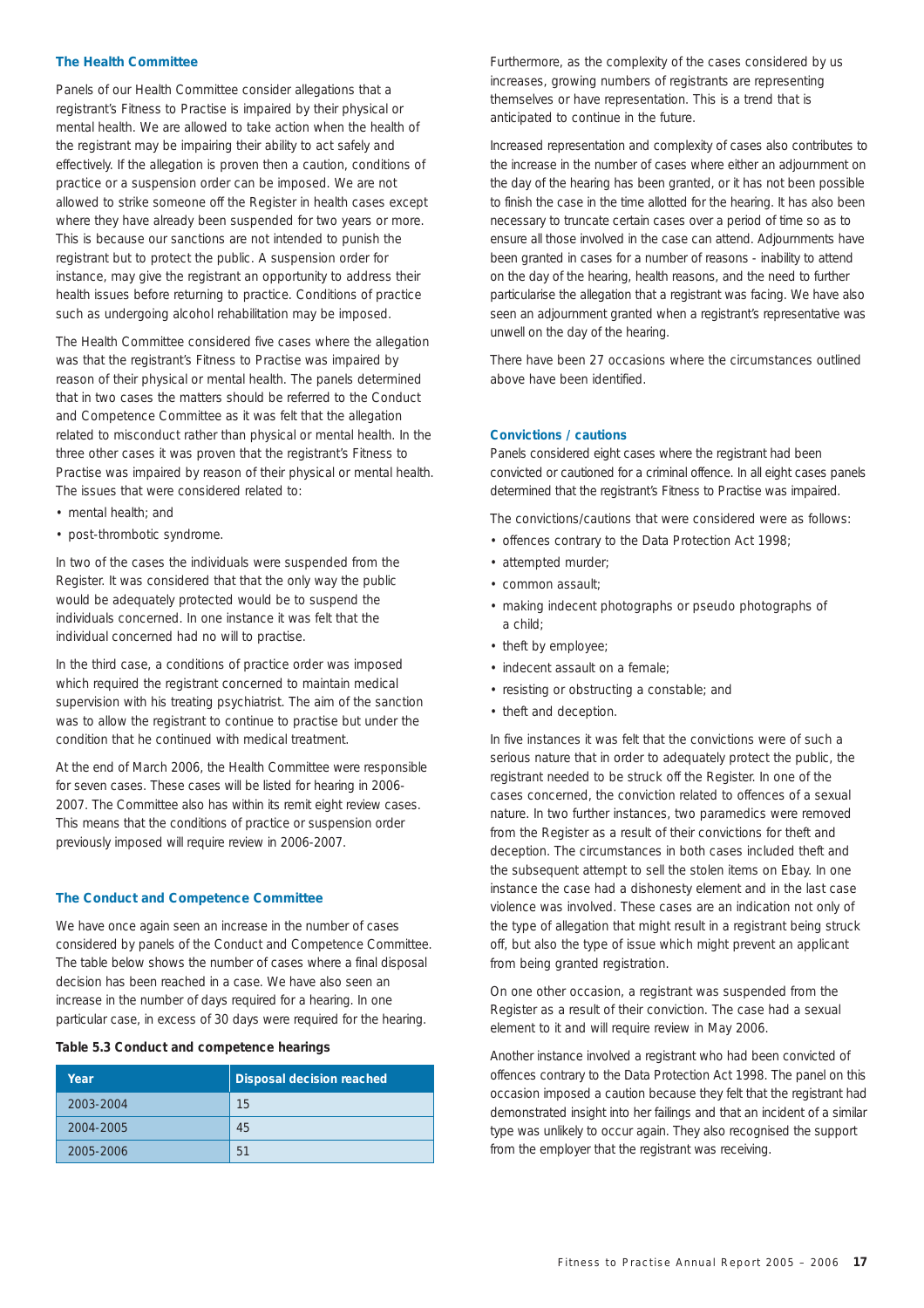In the final instance where a registrant's Fitness to Practise was found to be impaired by reason of their caution, the panel did not deem it appropriate to take any further action in relation to the matter. The panel took into account all the circumstances of the particular case - and the genuine remorse displayed by the registrant - and consequently felt that no further action was necessary.

#### **Misconduct**

In 2005-2006, panels of the Conduct and Competence Committee considered 22 cases involving allegations to the effect that a registrant's Fitness to Practise was impaired by reason of their misconduct. The issues that were considered included:

- submitting false time sheets;
- shredding patient records;
- poor communication;
- poor record keeping;
- inappropriate sexual relationships;
- making inappropriate comments;
- sharing inappropriate information;
- breaching patient confidentiality;
- attendance at work under the influence of alcohol;
- consumption of alcohol at work;
- failure to maintain proper professional boundaries;
- misuse of drugs;
- falsifying documentation;
- inappropriate relationships with patients; and
- failure to disclose convictions.

A range of sanctions have been used by the panels to ensure that the public are adequately protected.

#### **Lack of competence**

In 2005-2006, 15 of the cases considered by the panels had an element of lack of competence in the allegation. The types of competency issues that were considered included:

- failure to meet the Standards of Proficiency (the Standards of Proficiency are the entry level standards that we expect all registrants to be able to meet);
- inappropriate treatment and assessment;
- poor record keeping;
- poor clinical assessment and inadequate treatment;
- poor communication skills and interpersonal skills;
- knowledge and skills not up to date;
- poor patient handling and manual handling skills;
- inability to manage caseload; and
- failure to liaise with other professionals.

As in 2004-2005, no major trends have developed in relation to the competence of registrants. This view is further supported by the review of competence cases that took place in November 2005.

The panels have used the range of sanctions at their disposal when it has been found that the registrant's Fitness to Practise was impaired by reason of their lack of competence.

The Council is currently reviewing the standards of proficiency and has set up a professional liaison group (PLG) to undertake this work.

#### **Standards of conduct, performance and ethics**

It is a key requirement of the Health Professions Order 2001 that the HPC must 'establish and keep under review the standards of conduct, performance and ethics expected of registrants and prospective registrants and give them such guidance as [we] see fit'. In 2006-2007 the Conduct and Competence Committee will be undertaking a review of these standards. A full copy of the standards can be downloaded from our website.

In 2005-2006 particular reference was made to the following standards in the decisions reached by panels of the Conduct and Competence Committee:

- 2. You must respect the confidentiality of your patients, clients and users.
- 3. You must keep high standards of personal conduct.
- 10. You must keep accurate patient, client and user records.
- 13. You must carry our your duties in a professional and ethical way.
- 14. You must behave with integrity and honesty.
- 16. You must make sure that your behaviour does not damage your profession's reputation.

A breach of the standards of conduct, performance and ethics does not necessarily mean that a registrant's Fitness to Practise is impaired, but a breach of the standards is taken into consideration in proceedings of the Conduct and Competence Committee.

#### **Sanctions imposed**

This table indicates the sanctions that have been imposed by profession.

#### **Table 5.4 Sanctions imposed by profession**

| Profession S/O |                | S              | <b>COP</b>     | <b>CA</b>      | <b>NFA</b>     | <b>NF</b>      | <b>NR</b>      |
|----------------|----------------|----------------|----------------|----------------|----------------|----------------|----------------|
| AS             | $\overline{0}$ | $\mathbf 0$    | $\overline{0}$ | $\overline{0}$ | $\overline{0}$ | $\overline{0}$ | $\overline{0}$ |
| <b>BS</b>      | $\overline{2}$ | 3              | $\mathbf 0$    | $\mathbf 0$    | $\overline{0}$ | $\mathbf 0$    | $\mathbf 0$    |
| <b>CH</b>      | $\overline{0}$ | $\overline{2}$ | $\overline{0}$ | $\overline{1}$ | $\overline{0}$ | $\overline{0}$ | $\overline{0}$ |
| CS             | $\overline{0}$ | $\overline{2}$ | $\overline{0}$ | $\mathbf 0$    | $\overline{0}$ | $\mathbf 0$    | $\overline{0}$ |
| DT             | $\mathbf 0$    | $\overline{1}$ | $\overline{1}$ | $\overline{1}$ | $\overline{0}$ | $\mathbf 0$    | $\mathbf 0$    |
| <b>ODP</b>     | $\overline{1}$ | $\overline{1}$ | $\overline{1}$ | $\mathbf{1}$   | $\overline{1}$ | $\mathbf 0$    | 6              |
| <b>OR</b>      | $\overline{0}$ | $\overline{0}$ | $\overline{0}$ | $\overline{0}$ | $\overline{0}$ | $\overline{0}$ | $\overline{0}$ |
| <b>OT</b>      | $\overline{1}$ | $\overline{2}$ | $\overline{1}$ | $\mathbf{1}$   | $\overline{1}$ | $\mathbf 0$    | $\mathbf 0$    |
| PA             | $\overline{4}$ | $\overline{0}$ | $\overline{0}$ | $\overline{2}$ | $\overline{1}$ | $\overline{0}$ | $\mathbf 0$    |
| PH             | 1              | 6              | 3              | 3              | $\overline{0}$ | $\mathbf{1}$   | $\mathbf 0$    |
| PO             | $\overline{0}$ | $\overline{0}$ | $\overline{0}$ | $\overline{0}$ | $\overline{0}$ | $\overline{0}$ | $\overline{0}$ |
| <b>RA</b>      | $\overline{0}$ | $\overline{2}$ | $\overline{0}$ | $\overline{0}$ | $\overline{0}$ | $\mathbf 0$    | $\mathbf 0$    |
| <b>SL</b>      | $\overline{0}$ | 1              | $\overline{0}$ | $\overline{0}$ | $\overline{0}$ | $\overline{0}$ | $\overline{0}$ |
| Total          | 9              | 20             | 6              | 9              | 3              | $\overline{1}$ | 6              |

#### **Glossary**

| S/O        | Struck off             |
|------------|------------------------|
| S          | Suspension             |
| COP        | Conditions of practice |
| CА         | Caution                |
| <b>NFA</b> | No further action      |
| ΝF         | Not found              |
| ΝR         | Not registered         |

#### **Rate of representation**

When appearing before panels of the Council's Practise Committees, registrants are given an opportunity to attend and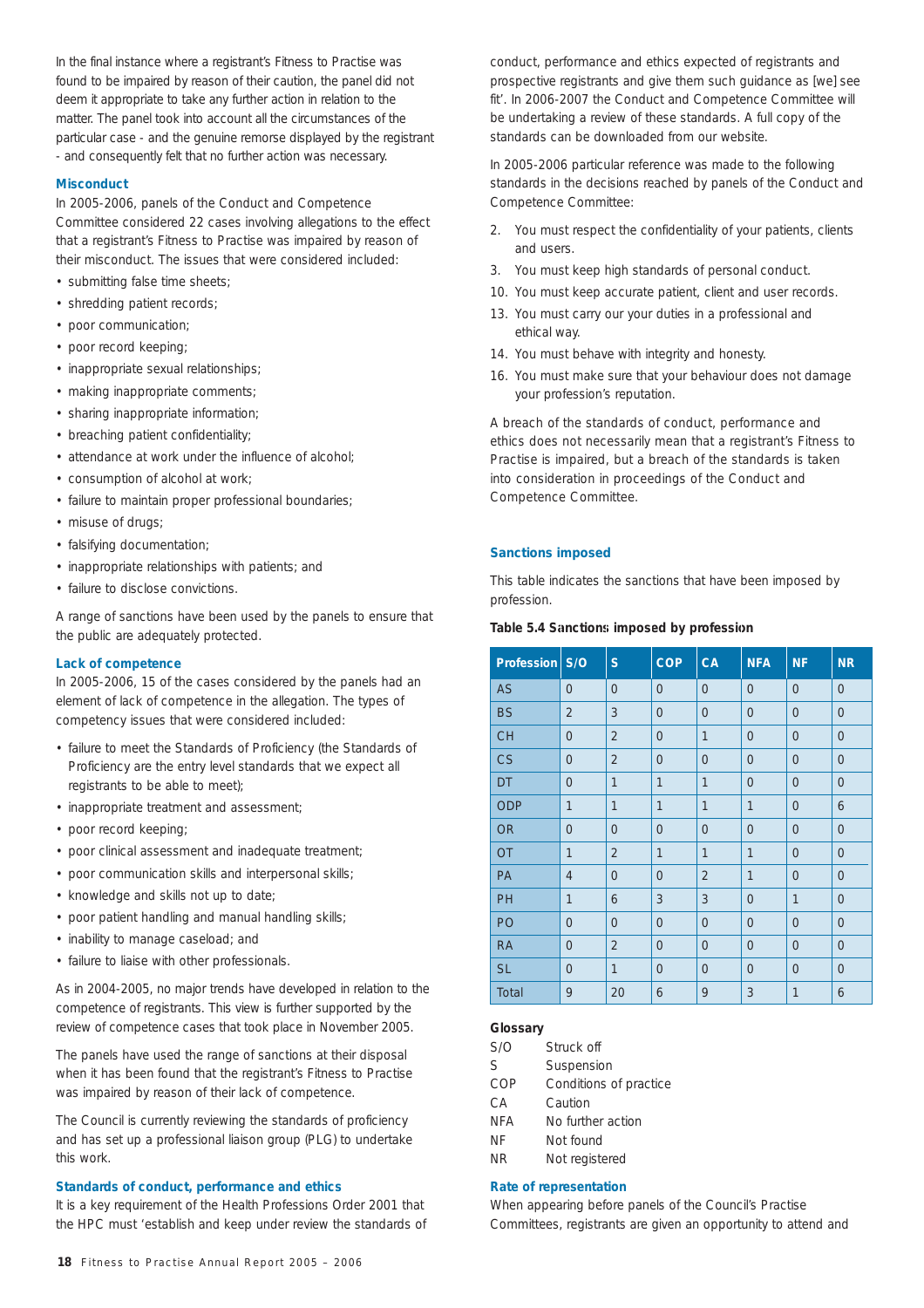present their case. They are also entitled to have representation. Some registrants chose not to attend, have any representation or to provide any response to the allegation that has been put before them. Present at the hearing is a legal assessor, whose role in instances such as this includes ensuring that the panel determine whether adequate notice has been served on the registrant and further ensuring that the hearing is conducted in a fair and impartial manner.

Of the hearings where a final disposal decision was taken in 2005-2006, 25 registrants were represented and 34 registrants were not. The table below displays the actions that were taken in relation to these individuals.

#### **Table 5.5 Sanctions and representation**

| Sanction (outcome)            | Representation | No representation |
|-------------------------------|----------------|-------------------|
| Struck off                    | 2              | 7                 |
| Suspension                    | 5              | 15                |
| Conditions of practice        | 5              |                   |
| Removed from Register *       | $\Omega$       | 3                 |
| Not allowed**                 |                | 5                 |
| Caution                       | 8              |                   |
| No further action / not found | 3              |                   |

\*This action is available to panels when considering a case of incorrect entry in the Register

\*\*This action is taken when allegations from a new profession are transferred to the HPC and the panels have to determine whether the person concerned is eligible for registration

It is difficult to analyse such information as the panels have to consider each case on its merits.

#### **Well founded?**

In 2005-2006 it was determined that one case against a registrant was not well founded. When we present a case we are obliged to prove that the allegation is well founded. This did not occur on three occasions in 2004-2005. Our legislation prevents us from publicising cases where it has been determined that the case is not well founded. We are however obliged to provide the Council for Healthcare Regulatory Excellence (CHRE) with information about such cases. More information about the role of CHRE can be found on page (insert page number) of this report.

The panel have to determine on the balance of probabilities whether the allegation that a registrant's Fitness to Practise is impaired is well founded. Before they do this they are obliged to consider whether the facts as alleged occurred, whether those facts amount to the basis of the allegation (eg lack of competence or misconduct) and whether this amounts to impairment of Fitness to Practise. If all three elements are not found then the panel is obliged to find that the case has not been proven.

#### **Review hearings**

If a conditions of practice or suspension order has been imposed, it will always be reviewed by another panel shortly before it is due to expire. It can also be reviewed if the registrant concerned

makes an application for review. A registrant may do this in certain circumstances including where they may be experiencing difficulties with meeting any conditions imposed by the original panel, or when new information relating to the order that was imposed has come to light. The HPC can also review a conditions of practice order when it appears that the registrant is in breach of any condition imposed by the panel.

When a conditions of practice order is reviewed, the review panel will look for evidence that the conditions imposed by the original panel have been met. This may include a report from a supervisor or evidence that further training has been completed. It may also be provision of audit reports on patient records.

If a suspension order was imposed, a review panel might look for evidence that the problems that led to suspension have been dealt with. This may be for instance, evidence of further training to address the concerns that were identified at the original panel.

A review panel will always want to make sure that the public continue to be adequately protected. If they are not satisfied that someone is now fit to practise, they might extend a conditions of practice order, further extend the period the registrant was suspended for, or in certain circumstances, remove the registrant from the Register (known as a striking off order).

In 2005-2006, panels of the Conduct and Competence Committee and Health Committee reviewed 26 cases where a conditions of practice or suspension order had been imposed. Eleven cases required review in 2004-2005. As HPC considers more cases, the numbers of cases that will require a full review hearing will also increase (as indicated by the increase from 2004- 2005). Reviewing an order generally costs in the region of £3000- £5000. This figure includes the legal costs, venue hire and other associated costs (including the cost of covering the panel).

Review panels made decisions ranging from taking no further action, to changing a suspension order to a striking off order. In other cases conditions of practice orders were either imposed or clarified to ensure that the public was adequately protected. In a number of cases considered by review panels, the period of suspension imposed by the original panel was further extended. This generally occurs when the highest available sanction to the original panel was suspension. In cases where the allegation concerns competence or health the highest available sanction for the panel is suspension and a person has to be subject to a suspension order for two years before they can be removed from the Register.

In cases where a further period of suspension is imposed it is generally because the panel feel that this is the only way that the public would be protected and the registrant has provided no information to indicate that they are able to practise subject to conditions or not.

In 2005-2006, one individual was struck off at a review hearing. This was because the individual concerned failed to meet the conditions that were imposed upon him and showed no insight into the behaviour that resulted in action being taken against him in the first place.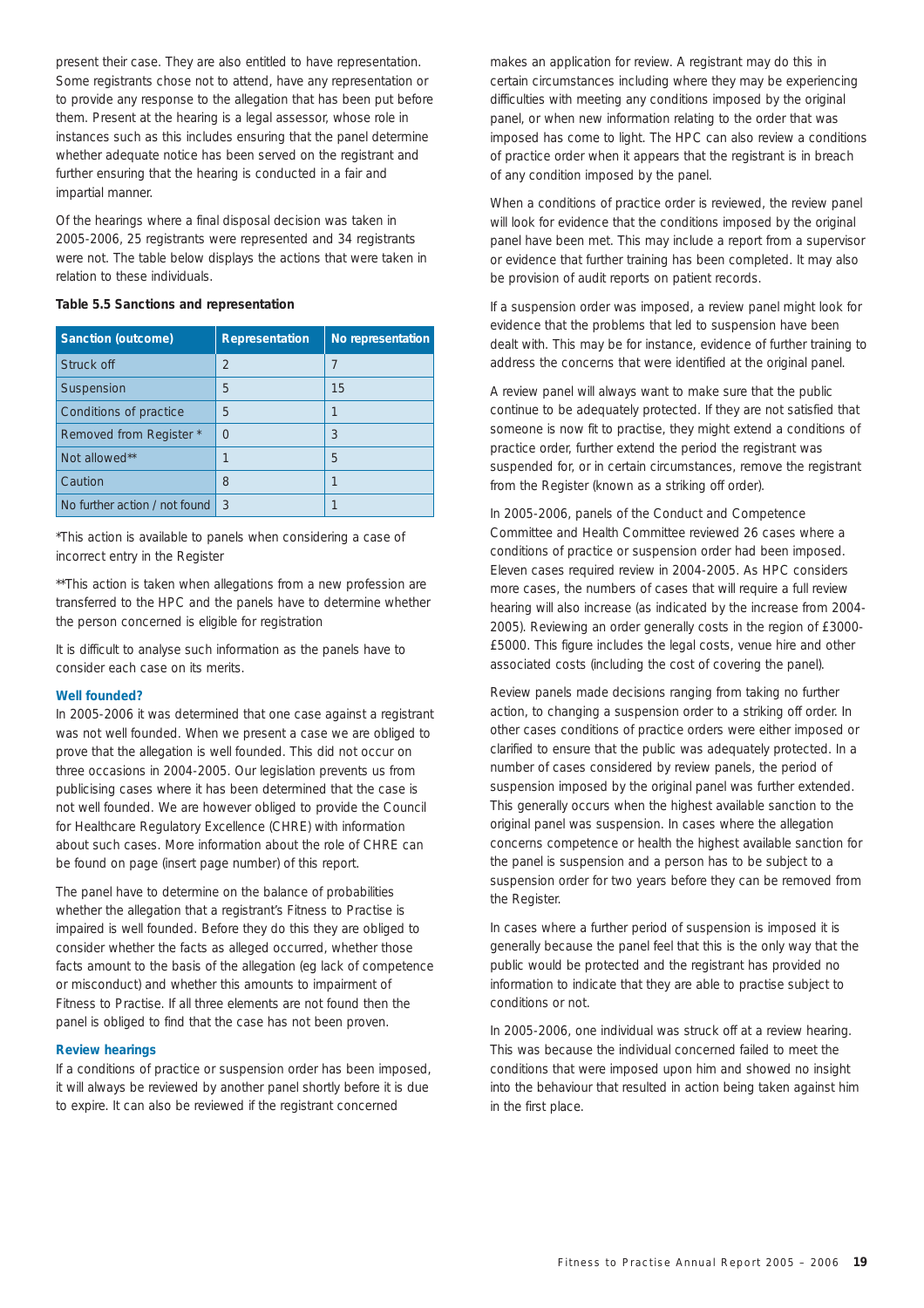The table below provides details of cases that were reviewed:

#### **Table 6.1 List of review hearings**

| Date of review    | Outcome of original hearing | Name of registrant      | <b>Registration number</b> | Outcome of review hearing   |
|-------------------|-----------------------------|-------------------------|----------------------------|-----------------------------|
| 16 May 2005       | Suspension                  | Sarah Turgoose          | BS34272                    | Further suspended           |
| 26 May 2005       | Suspension                  | Julie Pring             | PH5659                     | Suspension revoked,         |
|                   |                             |                         |                            | conditions imposed          |
| 2 June 2005       | Suspension                  | John Stuart             | PH52283                    | Suspension revoked          |
| 3 June 2005       | Suspension                  | Gaby-Lee Franks         | RA41491                    | Suspension revoked          |
| 6 July 2005       | Suspension                  | <b>Gaynor McAlister</b> | OT26458                    | Further suspended           |
| 21 July 2005      | Suspension                  | <b>Frank Attwater</b>   | PH66063                    | Further suspended           |
| 1 August 2005     | Conditions of practice      | David Fozard            | CH13819                    | Struck off                  |
| 16 August 2005    | Suspension                  | <b>Patrick Guest</b>    | PH63754                    | Suspension revoked,         |
|                   |                             |                         |                            | conditions imposed          |
| 16 August 2005    | Conditions of practice      | Cristina Reyburn        | SL7520                     | Conditions extended         |
| 22 August 2005    | Suspension                  | Christopher Caulkin     | CH6900                     | Further suspended           |
| 22 August 2005    | Conditions of practice      | Joe Osmond              | SL5914                     | Conditions extended         |
| 16 August 2005    | Conditions of practice      | <b>Richard Adams</b>    | PH23565                    | Suspended                   |
| 26 September 2005 | Suspension                  | <b>Esther Randall</b>   | PH53062                    | Further suspended           |
| 11 October 2005   | Suspension                  | lan Blakey              | PA1964                     | Further suspended           |
| 11 October 2005   | Suspension                  | Kayode Balogun          | RA38656                    | Suspension revoked, caution |
|                   |                             |                         |                            | imposed                     |
| 24 October 2005   | Suspension                  | Naveed Khan             | PH41061                    | Further suspended           |
| 26 October 2005   | Suspension                  | <b>Tariq Azam</b>       | <b>BS43288</b>             | Suspension revoked          |
| 17 November 2005  | Suspension                  | <b>Lindsay Boyes</b>    | SL08040                    | Suspension revoked          |
| 5 December 2005   | Suspension                  | Roland R Parton         | CH7012                     | Suspension extended         |
| 12 December 2005  | Suspension                  | <b>Anthony Martin</b>   | PH59004                    | Suspension revoked          |
| 13 December 2005  | Conditions of practice      | Fraymond Mayunga        | PH45841                    | Conditions extended         |
| 14 February 2006  | Suspension                  | Linda Bailey            | PA4769                     | Suspension extended         |
| 21 February 2006  | Conditions of practice      | Merlin Jose             | PH63972                    | Conditions met              |
| 23 February 2006  | Suspension                  | Jennifer Moy            | PH58366                    | Suspension revoked          |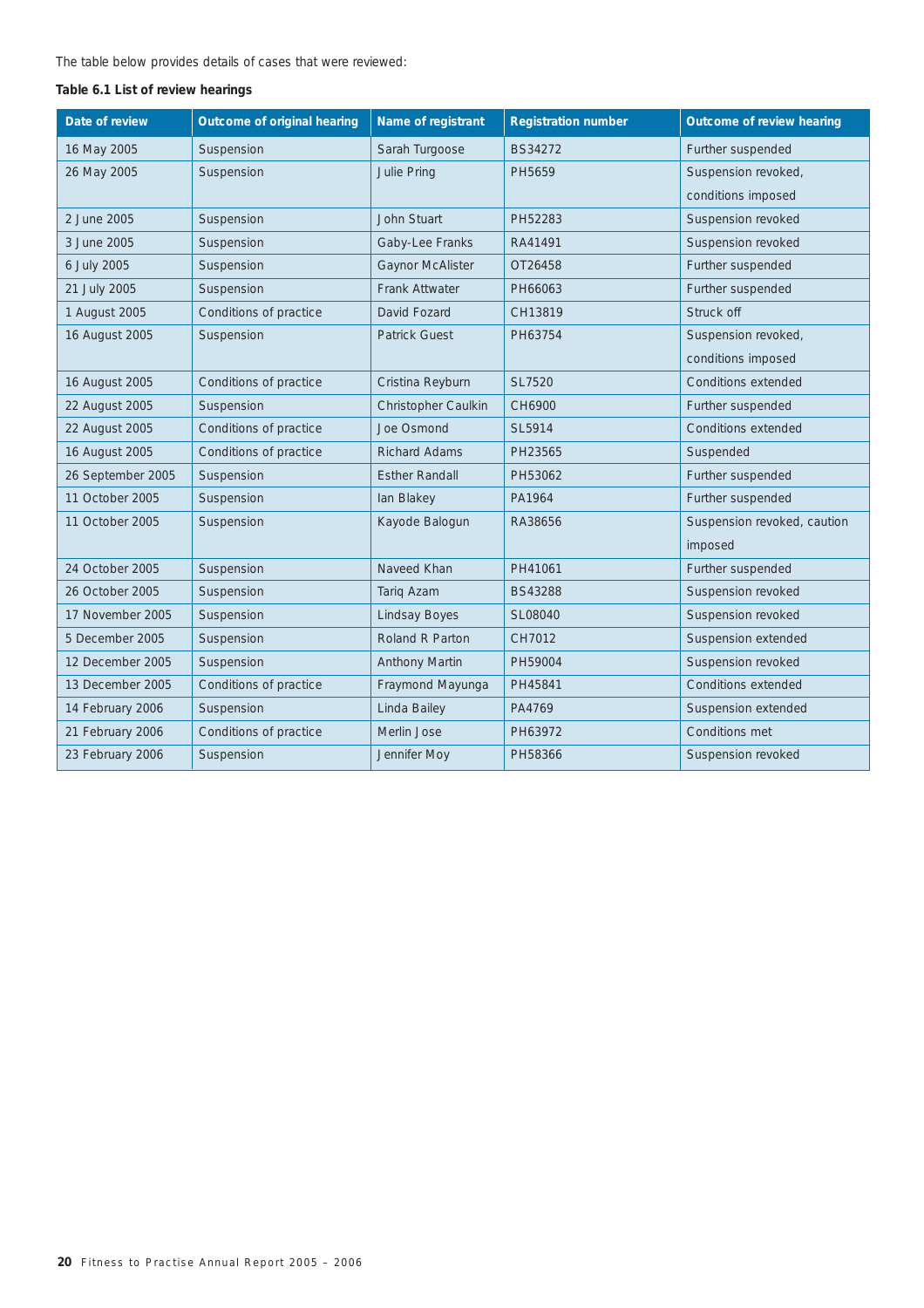#### **Newly regulated professions – operating department practitioners and the transfer of cases**

The operating department practitioners (ODPs) became the thirteenth profession to be regulated by HPC on 18 October 2004. As part of this process, HPC became responsible for the allegations that were previously being considered by the ODP professional body - the Association of Operating Department Practitioners (AODP). Ten cases were passed to the HPC. Until the cases against these individuals were concluded, the individuals concerned were not eligible for registration. In 2005- 2006, panels of the Conduct and Competence and Health Committees considered eight cases that had been passed to the HPC by the AODP. In six of the eight cases considered by panels of the Conduct and Competence Committee, it was determined that the individuals concerned were not eligible for registration. The allegations that were considered were as follows:

- making indecent photographs and pseudo photographs of children;
- accessing pornographic material at work;
- the consumption of alcohol whilst on call; and
- convictions concerning the misuse of controlled substances.

In all six cases the panels determined that the individuals concerned were not fit to be on the Register maintained by the HPC.

In two other cases, the panel felt the individuals could both be registered subject to a caution order in one instance, and a conditions of practice order in the other. The conditions of practice order required that the individual continue attending a drug rehabilitation unit.

#### **Other issues**

#### **Changes to the rules: 2005-2006**

In July 2005 a number of changes were made to the rules governing our Fitness to Practise procedures. Those changes included provisions for:

- presenting officers;
- joining allegations; and
- vulnerable witnesses.

There are now provisions within the rules governing our Fitness to Practise procedures making provisions for vulnerable witnesses. These provisions allow for witnesses to be treated as vulnerable if the quality of their evidence is likely to be adversely affected as a result of appearing before the panel. This will help to limit any distress the witness may feel when giving evidence. The groups that fall within the provisions of the vulnerable witness provisions are as follows:

- (a) any witness under the age of 17 at the time of the hearing;
- (b) any witness with a mental disorder within the meaning of the Mental Health Act 1983;
- (c) any witness who is significantly impaired in relation to intelligence and social functioning;
- (d) any witness with physical disabilities who requires assistance to give evidence;
- (e) any witness, where the allegation against the practitioner is of a sexual nature and the witness was the alleged victim; and
- (f) any witness who complains of intimidation.

A number of measures can be adopted in relation to vulnerable witnesses which include (and are not limited to), the use of video links, the use of interpreters and the hearing of evidence in private. We hope that such measures ensure that that the evidence given is not unduly affected by the particular circumstances of the case.

There are now also provisions within the rules which allow 'presenting officers' to present cases. Previously, only solicitors could present cases before the various panels of our Practise Committees. The changes mean that case managers in the Fitness to Practise Department and paralegals can present cases to a panel. Cases are assessed individually to determine whether it is suitable for a non-solicitor to present the case, however the use of presenting officers means that we can manage our resources more effectively.

The rules also now allow for joining allegations. This means that if we receive a further allegation against a registrant or the same allegation against more than one, both matters can be considered at the same time if a panel decides that it is in the interest of justice to do so.

#### **Policy developments**

In 2005-2006 a number of policy developments and initiatives were considered by the various Practise Committees. We are continually reviewing our processes and policies to ensure that the action we take effectively protects the public, manages our resources to best effect and ensures that our tribunals are fair, independent, and impartial.

This year, the Committees and Council have: reviewed the Sanctions Practice Note; approved a policy for seeking patient records; discussed how to make the HPC complaints process more accessible; and agreed standard directions for panels.

The Sanctions Practice Note provides information to those involved in the decision-making process, HPC lawyers, and registrants and their representatives, about what type of allegation should merit what type of sanction. It should be noted however, that the panels consider each case individually on its particular merits.

The standard directions that have been agreed include directions about exchange of information and when witnesses should be called. It is hoped that such developments may assist in the reduction of cases that are adjourned and in the time required for hearings.

#### **Protection of title**

On 8 July 2005 the grandparenting window for twelve of the thirteen professions we regulate closed. Grandparenting was a two year window in which non registered professionals could apply for registration even if they did not have an approved qualification. The titles which we protect can be found in the appendix to this report.

It is now a criminal offence to represent yourself either expressly or by implication as being registered by us if you are not on our Register, or to use a title to which you are not entitled. It is an offence to imply that your profession is regulated by the HPC if it is not. Each profession on our Register has one or more protected titles. These titles can only be used by people on our Register. This effectively means that being removed from the Register means removal from the profession. The steps that we take include writing a 'cease and desist' letter to the registrant.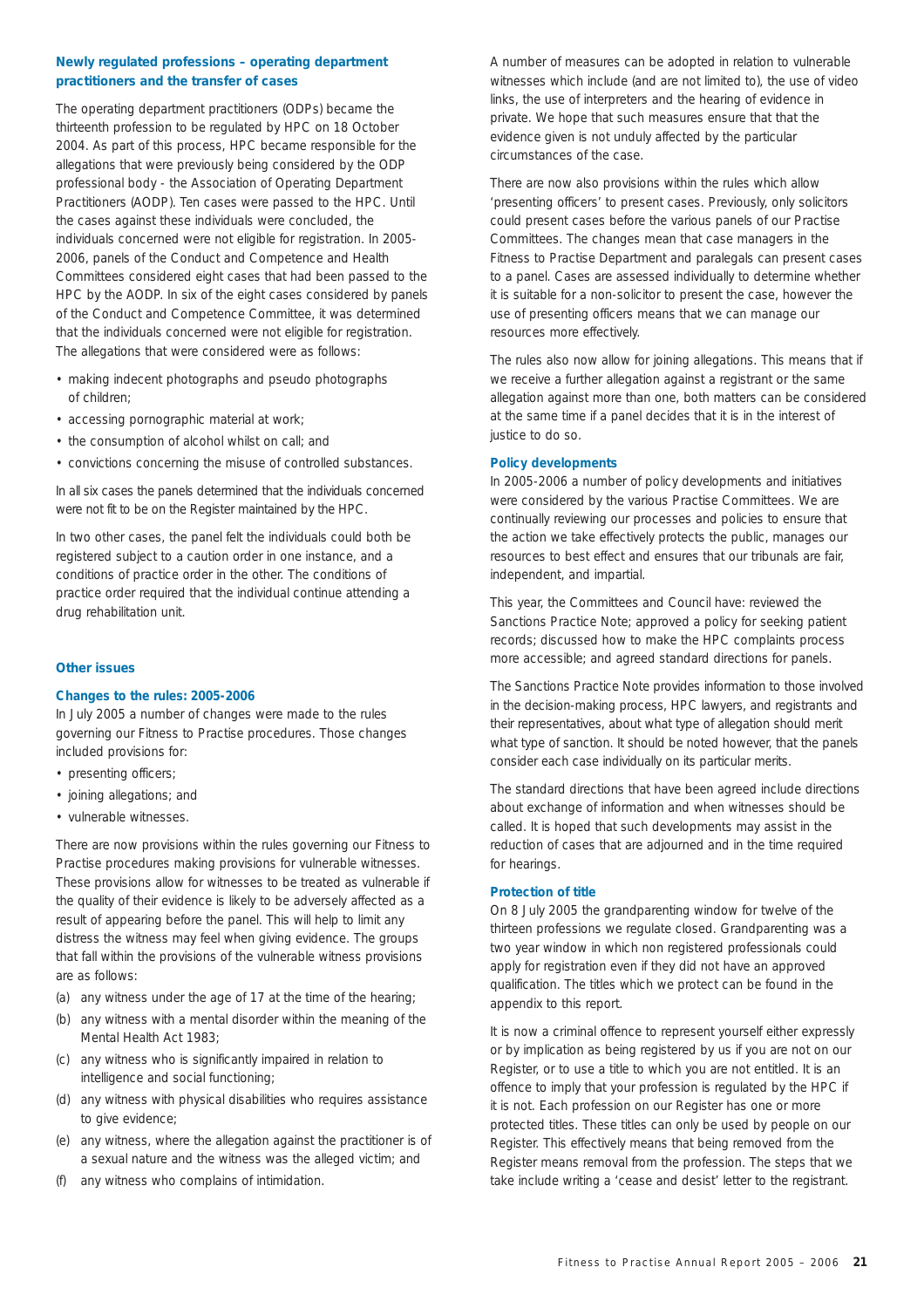Since July 2005 we have received a large number of complaints about individuals using titles to which they are not entitled. We have looked into complaints regarding all twelve of the original professions. We have informed the individuals concerned that it is a criminal offence to use a title to which you are not entitled by issuing a cease and desist notice and in most cases have received confirmation that the individuals concerned have changed their advertising and ceased using the title.

The table below displays the source of the complaints we have received about the use of title. We receive the majority of our complaints from registrants who are concerned about individuals using the titles erroneously.

At the end of March there were 51 open 'protection of title' cases.

#### **Table 7.1 Protection of title complaints**

| Type of complainant | Number of cases |
|---------------------|-----------------|
| Professional        | 225             |
| <b>Public</b>       | 53              |
| Police              | 31              |
| <b>HPC</b>          | 10              |
| Anonymous           | 50              |
| Total               | 369             |

We have received the most complaints about individuals using the title 'physiotherapist' and 'chiropodist'. Of the 369 complaints received since June 2005, 227 were about individuals using the title 'chiropodist' and 85 about individuals inappropriately using the title 'physiotherapist'.

#### **High Court cases and the role of the Council for Healthcare Regulatory Excellence (CHRE)**

CHRE is a body that promotes best practice and consistency in the regulation of healthcare professionals among the nine UK healthcare regulatory bodies, including the HPC.

CHRE may refer a regulator's final decision on a Fitness to Practise case to the High Court (or its equivalent in Scotland) if they feel that a decision made by the regulatory body is unduly lenient and that such a referral is in the public interest.

In 2005-2006 CHRE referred one HPC decision to the High Court. This decision was remitted back to the Conduct and Competence Committee for further decision on sanction.

In 2005-2006 three registrants appealed against decisions made by HPC Fitness to Practise panels. We are awaiting two of the cases to be listed for hearing in 2006-2007.

An appeal by a biomedical scientist against a decision of the Conduct and Competence panel in 2004 was heard by the High Court in May 2005. The person concerned was suspended by the panel and this was the decision that was appealed against. The grounds of the appeal were two fold:

- the order of the tribunal was unjust on the grounds that the individual concerned was not represented on the day; and
- the decision to suspend the registrant was extremely severe.

Both grounds of appeal were rejected. The first ground was rejected on the basis that the panel was entitled to reject the application for adjournment. The second ground of appeal failed because the 'penalty' for the 'offence' fell within the range of responses that the panel could reasonably make. The judge in the case went on to say that an appellate court is less likely to interfere with a decision when members of the panel include fellow professionals of the person whose behaviour has given rise to a complaint.

An appeal by a paramedic against a decision of the Conduct and Competence Panel was heard by the High Court in November 2005. There were seven grounds to the appeal which were as follows:

- failure to give notice of the issues/lack of specificity;
- failure to produce relevant evidence;
- lack of cross-examination;
- witnesses not called;
- hearing not held within a reasonable time;
- reasons for decision; and
- perversity.

The first five grounds advanced by the registrant suggested that the procedure adopted in the case was flawed. The judge found there was no substance in this. The appeal was allowed because the panel failed to indicate the reasons behind its decision. The decision of the panel was therefore quashed and the case remitted back to the Conduct and Competence Committee for a fresh hearing.

We are undertaking work to ensure that panels of our Committees give adequate reasons for their decisions and are continually looking at ways to improve our processes.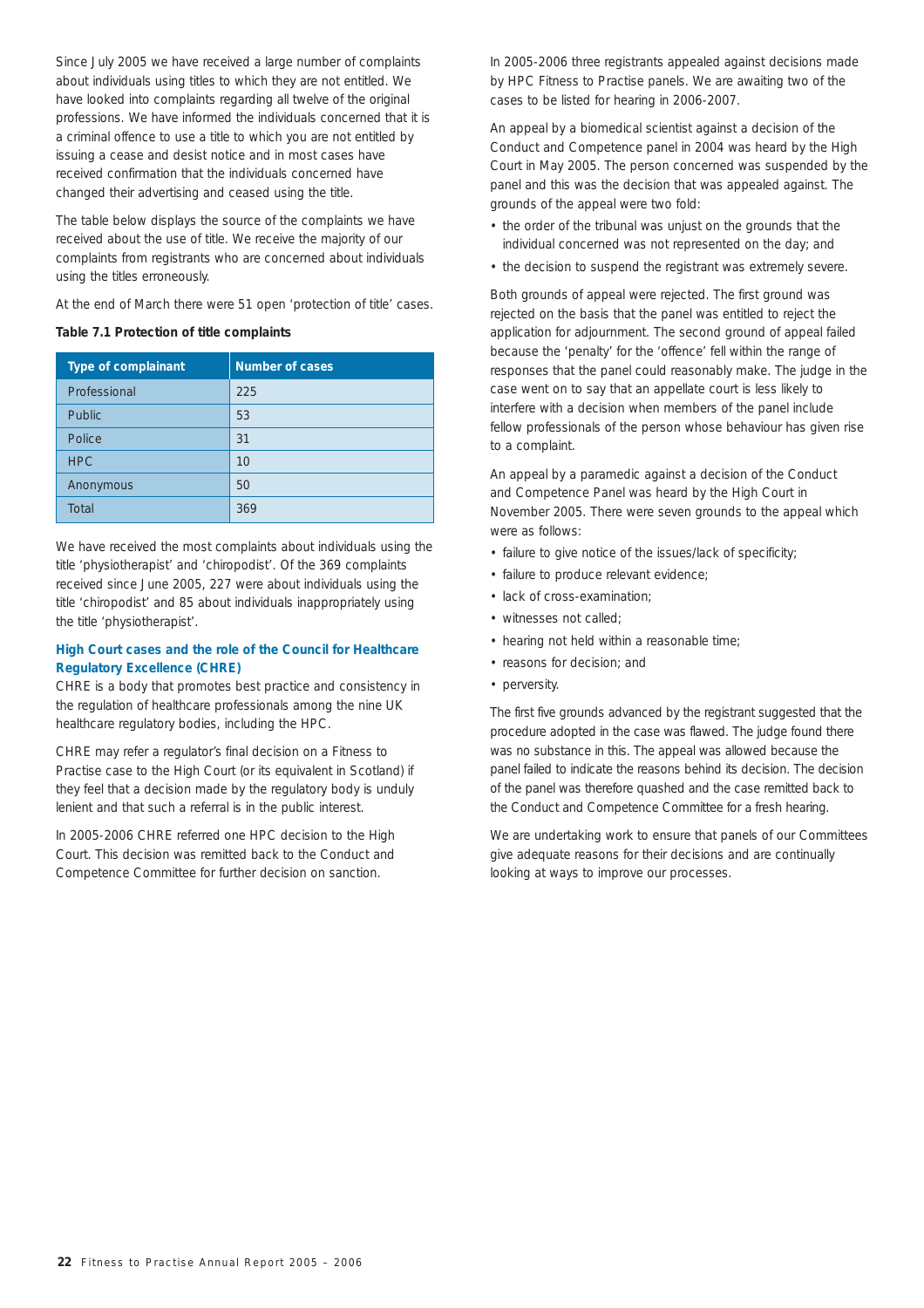## Conclusion from the Director of Fitness to Practise

Profession led regulation is one of many methods in which safe practice by registrants is ensured and can run alongside processes run by employers and other organisations. UK-wide statutory regulation of the kind run by the HPC is the only way practitioners who are unfit to practise and who pose a danger to the public can be prevented from using a protected title. This report shows the key ways in which HPC contributes to the protection of the public.

This year has seen a big increase in the number of cases dealt with by HPC. We have seen the numbers of allegations received by HPC increase and we have seen a big increase in the number of allegations made by members of the public. This year has also seen a rise in the number of cases considered by panels and a change in the types of cases considered. More days have been required for hearings – we had a number of cases that took more than five days in 2005-2006, where previously the normal length of time required for a case was one day. Two cases have taken in excess of 15 days to complete.

We have also seen a rise in the cases that have required a review (over 20 this year) and cases where adjournments/postponements have been applied for and granted.

As a result of this, the costs involved in running our Fitness to Practise processes are rising. Furthermore, we have seen an increase in the numbers of employees in the Fitness to Practise Department. In 2006-2007 approximately 25% of HPC's operating costs will be spent in the Fitness to Practise Department. As stated earlier in this report, the only income HPC receives is from registration fees. We are continually reviewing the costs involved in running our processes and our Committees review our processes to ensure that they are cost effective and efficient.

We are also noticing the differing types of allegations that are received about the range of professions and we will review this in 2006-2007.

In 2006-2007 we plan to take further steps to make our processes more accessible and review them to ensure all that we do adequately protects the public.

Thank you for reading this document, and I hope you found it of interest.

Kelly Johnson Director of Fitness to Practise

#### **How to make a complaint**

If you want to complain about a registrant, you need to write to our Director of Fitness to Practise at the following address:

Health Professions Council Park House 184 Kennington Park Road London United Kingdom SE11 4BU

If you need any more help, you can also contact a member of the Fitness to Practise Department.

#### Telephone: +44 (0) 20 7840 9814 Fax: +44 (0) 20 7582 4874

Unfortunately, we are currently only able to accept complaints that are made in writing. However, you may ask someone to write it on your behalf.

When you write to us, please:

- include your full name and address;
- tell us what happened, including as much information as you can (such as names, dates and places); and
- include the name, profession and place of work of the registrant, if you can. We understand that you might not have this information, but it will speed things up if you do.

We are looking at ways to make our complaints process more accessible. We have now developed a complaints form which you may find useful when formulating your complaints. We will also be implementing a process of taking complaints over the telephone in 2006-2007.

If you need any further information in relation to this work, please contact us on the numbers above. You can also find further information on our website at www.hpc-uk.org.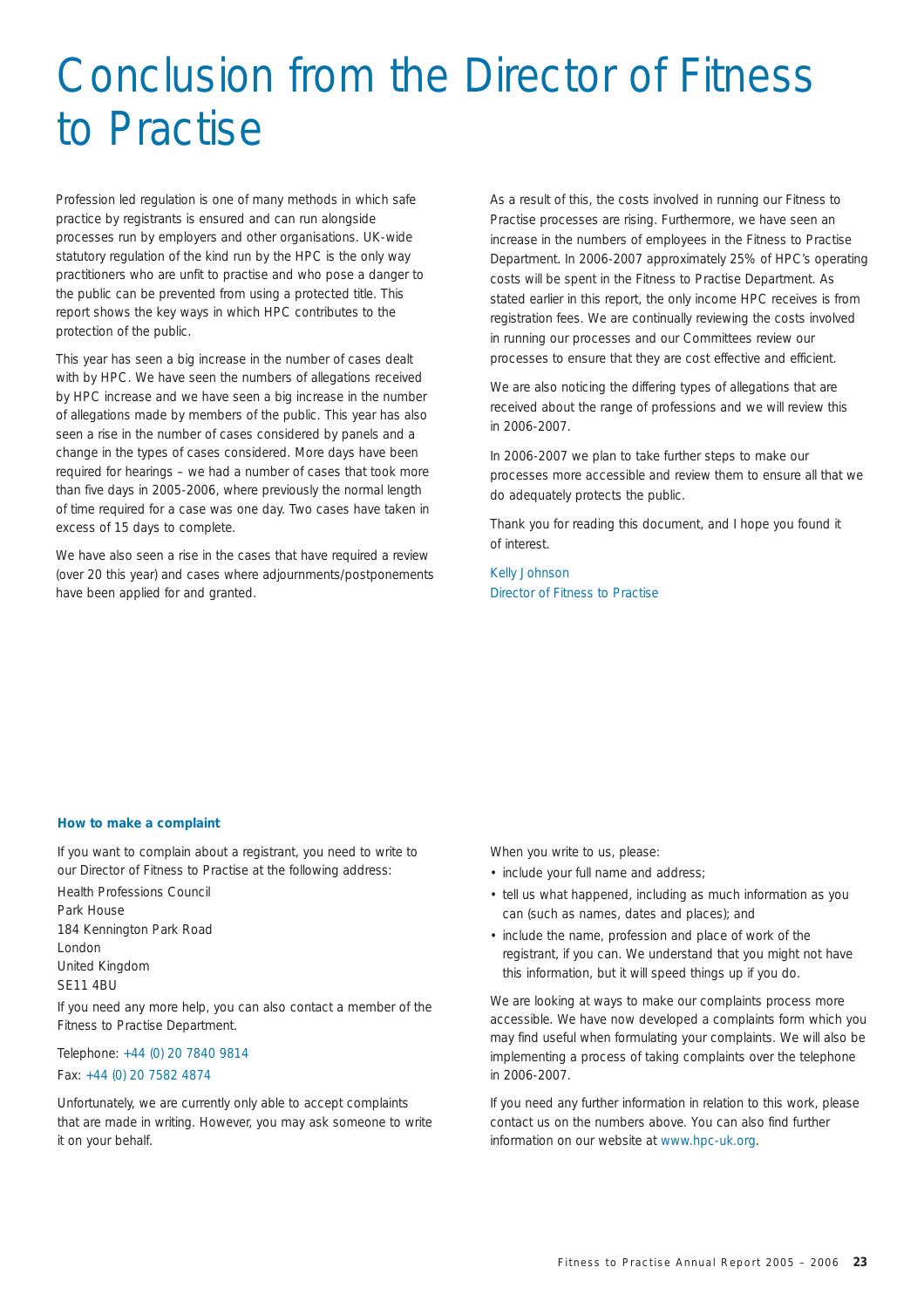# Appendix

#### **Protected titles**

The titles below are protected by law. Anyone using one of these titles must be registered with the HPC, or they may be subject to prosecution and a fine of up to £5000.

The table below shows the parts, subsections and protected professional titles.

| Part                              | Subsection               | <b>Title</b>                      |
|-----------------------------------|--------------------------|-----------------------------------|
| Arts therapist                    | Art therapist            | Art psychotherapist               |
|                                   |                          | Art therapist                     |
|                                   | Dramatherapist           | Dramatherapist                    |
|                                   | Music Therapist          | Music therapist                   |
| <b>Biomedical scientist</b>       |                          | <b>Biomedical scientist</b>       |
|                                   |                          | Medical laboratory technician     |
| Chiropodist and podiatrist        |                          | Chiropodist                       |
|                                   |                          | Podiatrist                        |
| <b>Clinical scientist</b>         |                          | <b>Clinical scientist</b>         |
| <b>Dietitian</b>                  |                          | Dietitian                         |
|                                   |                          | <b>Dietician</b>                  |
| Occupational therapist            |                          | Occupational therapist            |
| Operating department practitioner |                          | Operating department practitioner |
| Orthoptist                        |                          | Orthoptist                        |
| Prosthetist and Orthotist         | Prosthetist              | Prosthetist                       |
|                                   | Orthotist                | Orthotist                         |
| Paramedic                         |                          | Paramedic                         |
| Physiotherapist                   |                          | Physiotherapist                   |
|                                   |                          | Physical therapist                |
| Radiographer                      |                          | Radiographer                      |
|                                   | Diagnostic radiographer  | Diagnostic radiographer           |
|                                   | Therapeutic radiographer | Therapeutic radiographer          |
| Speech and language therapist     |                          | Speech and language therapist     |
|                                   |                          | Speech therapist                  |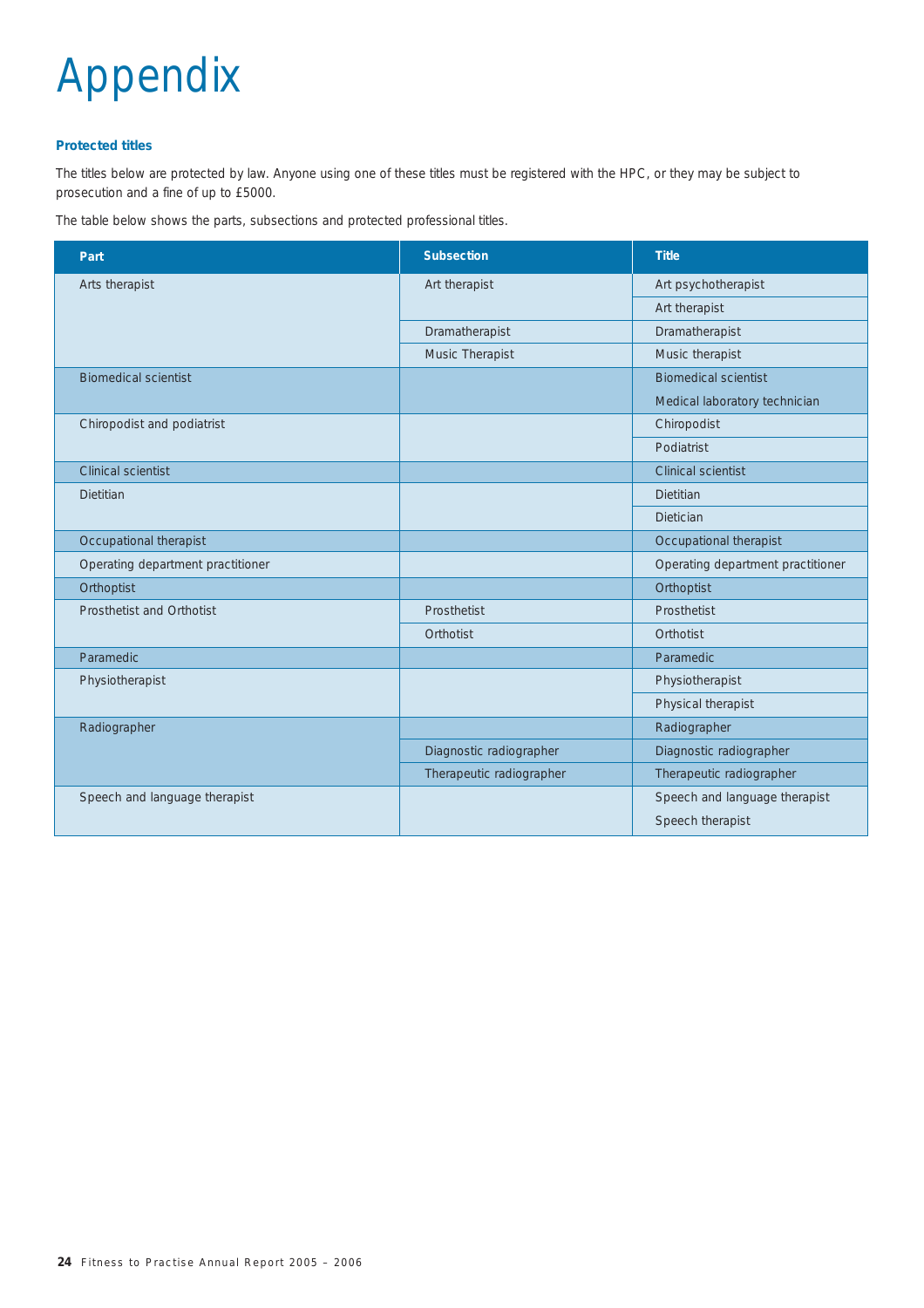### **Further Information**

Copies of all HPC publications are available on our website or by contacting us at:

Health Professions Council Communications Department Park House 184 Kennington Park Road London SE11 4BU www.hpc-uk.org

Full details of Fitness to Practise hearings can be found on our website.